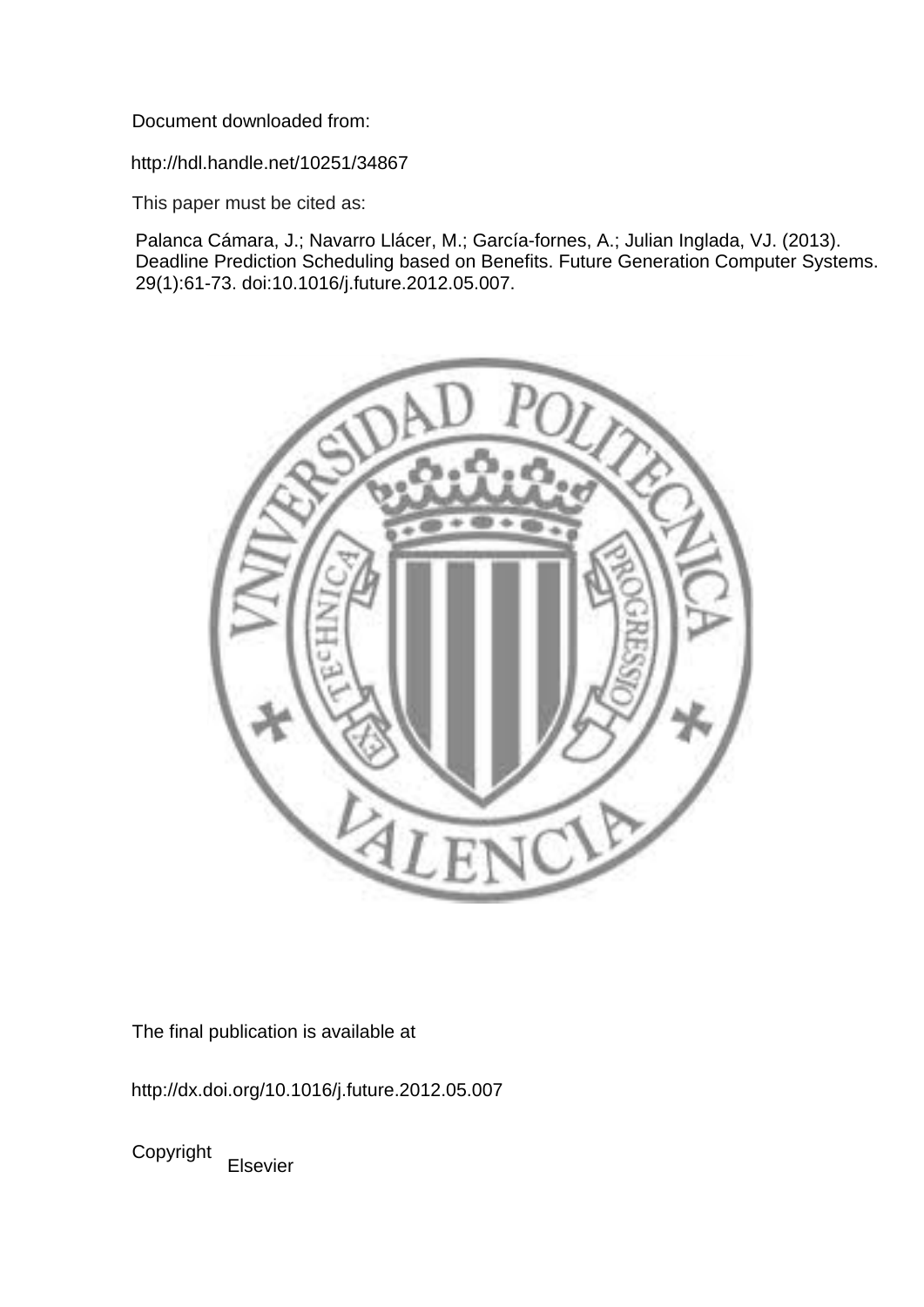# Deadline Prediction Scheduling based on Benefits

Javier Palanca, Marti Navarro, Ana García-Fornes and Vicente Julian

DSIC - Universitat Politècnica de València Camino de Vera s/n, 46022 Valencia, SPAIN

jpalanca@dsic.upv.es

#### Abstract

This paper describes a scheduling algorithm that composes a scheduling plan which is able to predict the completion time of the arriving tasks. This is done by performing CPU booking. This prediction is used to establish a temporal commitment with the client that invokes the execution of the task. This kind of scheduler is very useful in scenarios where Service-Oriented Computing is deployed and the execution time is used as a parameter for QoS. This scheduler is part of an architecture that is based on the Distributed Goal-Oriented Computing paradigm, which allows agents to express their own goals and to reach them by means of service compositions. Moreover, the scheduler is also able to prioritize those tasks which provide greater benefits to the OS. In this work, the scheduler has been designed in several iterations and tested by means of a set of experiments that compare the scheduler algorithm with a representative set of scheduling algorithms.

Keywords: Guaranteed processor, Service-Oriented Computing, Scheduling

## 1. Introduction

Nowadays, service-oriented applications are a new way of developing flexible and distributed solutions. In applications of this kind, the Quality of Service (QoS) has become one of the highest priorities for service providers and their clients. Due to the dynamic and unpredictable nature of the web, providing an acceptable QoS is quite a challenging task. Service consumers need guarantees that the services will be executed with a minimum level of quality. For this reason, service providers must offer and fulfill this commitment to quality.

Preprint submitted to Elsevier May 17, 2012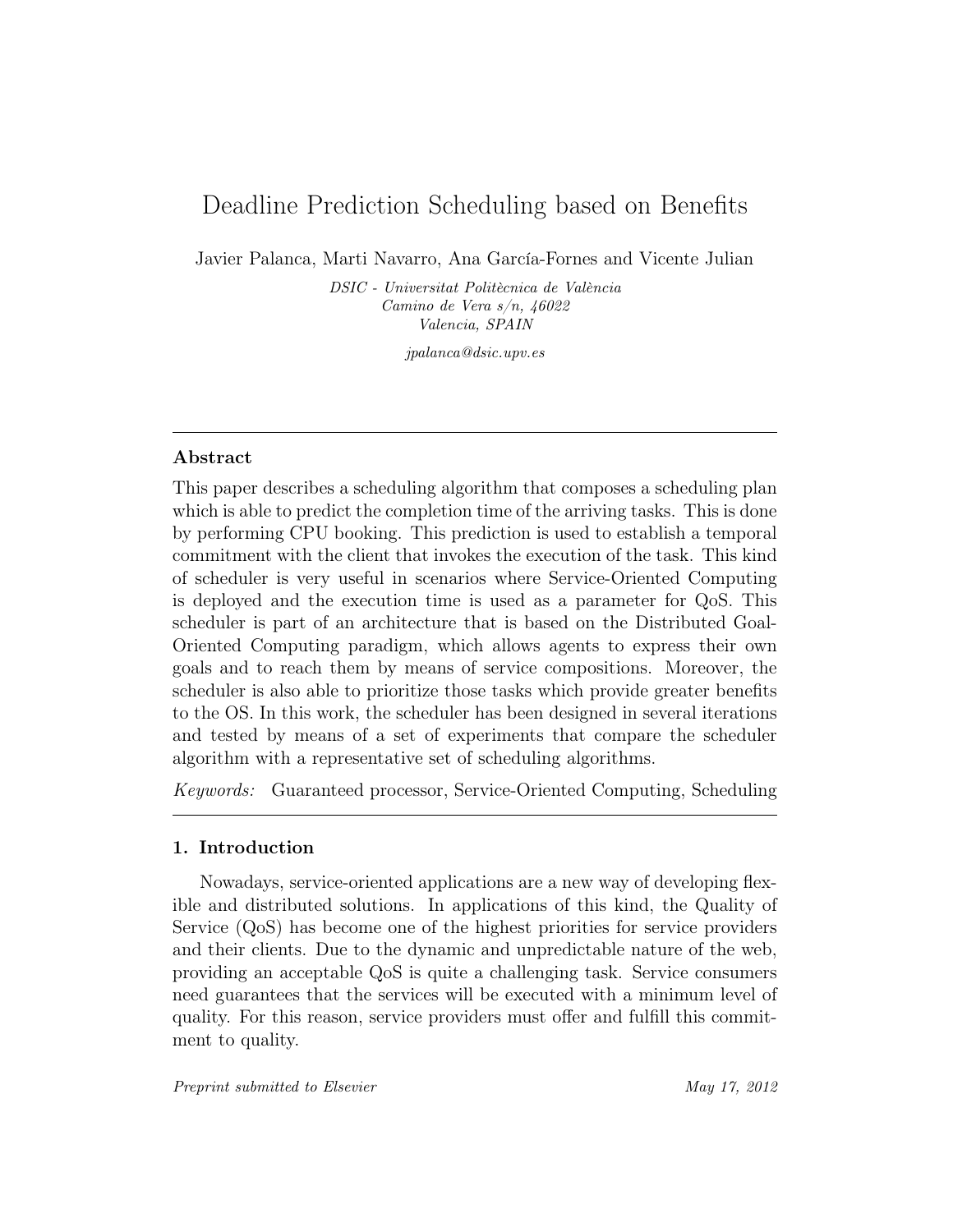Service execution time is one of the most important QoS parameters in web services. There are some systems, such as the RT-MOVICAB-IDS system [Herrero et al. (2011)], where the execution of a service on time is considered to be a critical parameter. Therefore, it is necessary to give a valid response before a certain instant in time. Otherwise, the system may become inefficient.

Time as a QoS parameter is not only important when executing a single service but also when a set of services is executed as part of a service composition. In this case, the problem resolution requires the collaboration of several services and, therefore, both the execution time of each individual service and the execution time of the service composition that fulfills the goal must be taken into account.

There are several proposals that introduce the time parameter into web services as a form of expressing temporal constraints. Some of these proposals are shown in [Pan (2005)], [Hao and Zhi-jian (2006)], and [Martin-Diaz et al. (2005)]. Moreover, there are other proposals such as [Naseri and Towhidi (2007)], [Solanki et al. (2004)], and [Fernández-Olivares et al. (2007)] that use the time parameter to guide the service composition. In all these proposals, the time parameter is considered from the point of view of the descriptive level, but at the execution level it provides no guarantee that these time constraints will be fulfilled. Moreover, the service execution time is often not known. This is because this time parameter may depend on many factors that are not controlled by the service provider, such as the system workload where the service is executed or the ending of other services that were previously necessary to execute the service. In these cases, the system must be able to diagnose how long it takes to complete each service. This is a very hard and complex process to procure with current architectures, since they are not focused on time predictability.

Therefore, it is very important to be able to determine the completion time of a single service or a service composition taking into account how the system workload is and, based on this, the system must be able to predict when the service or the composition ends. With this information, the system could become more efficient and could establish a commitment with the service client indicating when it is going to fulfill the service goal. When the system executes a service on time, it may gain a benefit offered by the service client. Moreover, the more quickly the services are fulfilled, the greater benefit the system gains. Thus, it would be desirable to have mechanisms that help to fulfill all services on time with the highest possible benefit.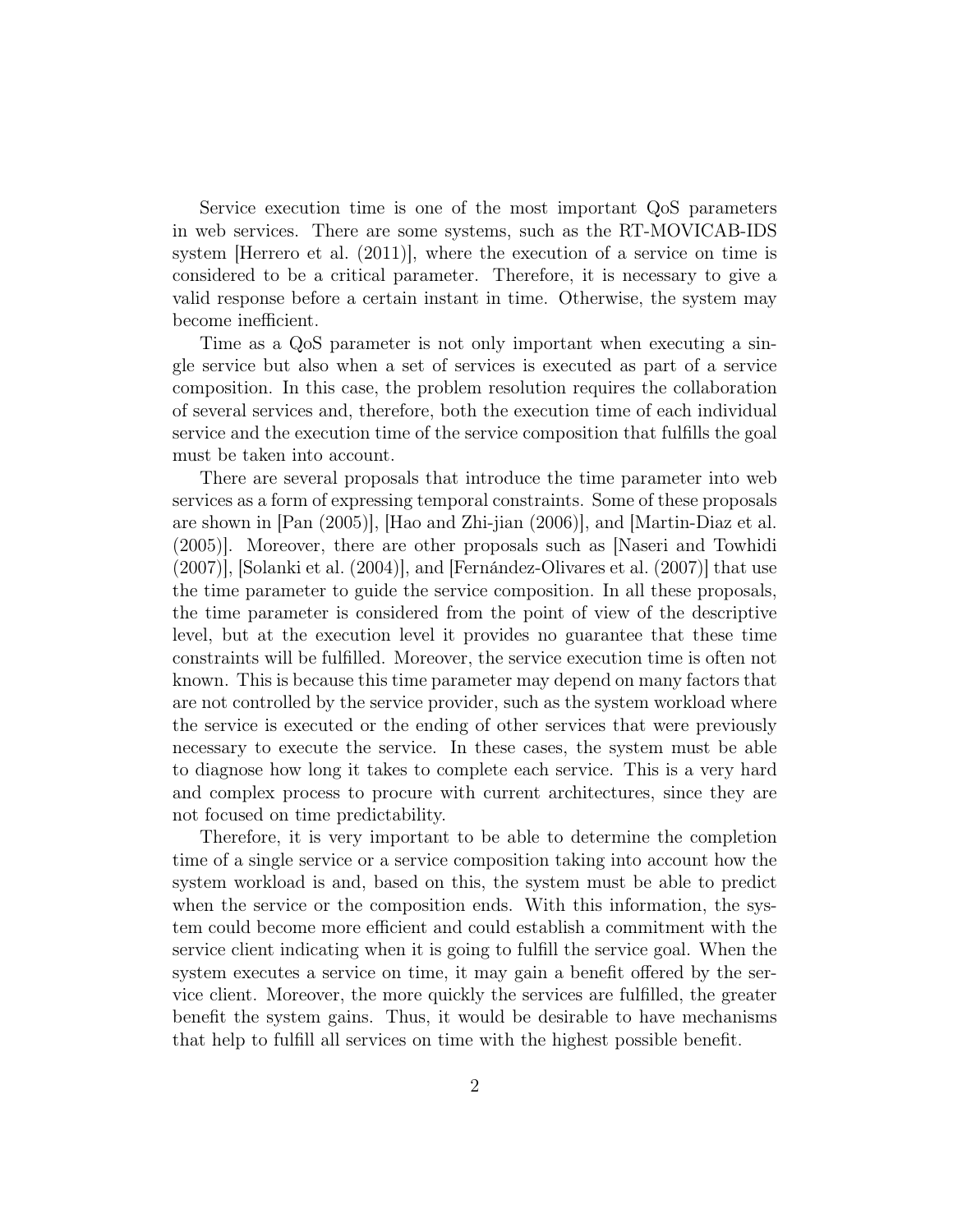In previous works, we presented an operating system (OS) architecture [Palanca et al. (2012)] that has the ability to control the service execution and also the ability to build service compositions taking into account the temporal constraints that the services have. This proposal increased the abstraction level provided by the operating system and their services. This allows us to offer an OS execution layer that is integrated into the network and also to offer security and reliability mechanisms, which are not available in lower levels of the OS architectures. Our OS architecture is based on a new paradigm called Distributed Goal-Oriented Computing [Palanca et al. (2011)]. This approach is based on Service-Oriented Computing concepts. Its purpose is to find solutions to problems through composition and execution of various services offered by different agents, taking the goal to be achieved as a starting point. This Distributed Goal-Oriented Computing paradigm suggests that agents are the components that provide services in a ubiquitous environment where users express their goals. Thus, users can reach a solution by finding a plan that achieves the selected goal with little user interaction.

The OS needs a scheduler to establish a proper commitment that guarantees that services end at a time agreed upon by both the client and the provider. This module is an important part of the OS since it is responsible for distributing the CPU time among all of the services in execution. The scheduler distributes the CPU time by means of a scheduling algorithm. To do this, the scheduling algorithm plans the order of the execution of the services that were invoked by the distributed environment. There are many schedulers used for general purpose operating systems. These approaches, as discussed below, do not satisfy all the needs of the Distributed Goal-Oriented Computing paradigm. Thus, in this paper, we propose new scheduling algorithms that are not only able to schedule tasks from a distributed environment [Hsu et al. (2011)], but they are also able to analyze when the service ends its execution and to plan the delivery of services with the intention of maximizing the benefit obtained by the OS. In this paper, we also compare the proposed scheduling algorithms with other classical scheduling algorithms.

The paper is organized into the following sections: Section 2 describes the state of the art for scheduling algorithms. Section 3 presents a new scheduling algorithm based on planning-based scheduling. Section 4 presents a set of experiments to compare and refine the different algorithms presented in this paper. Finally, Section 5 presents our conclusions.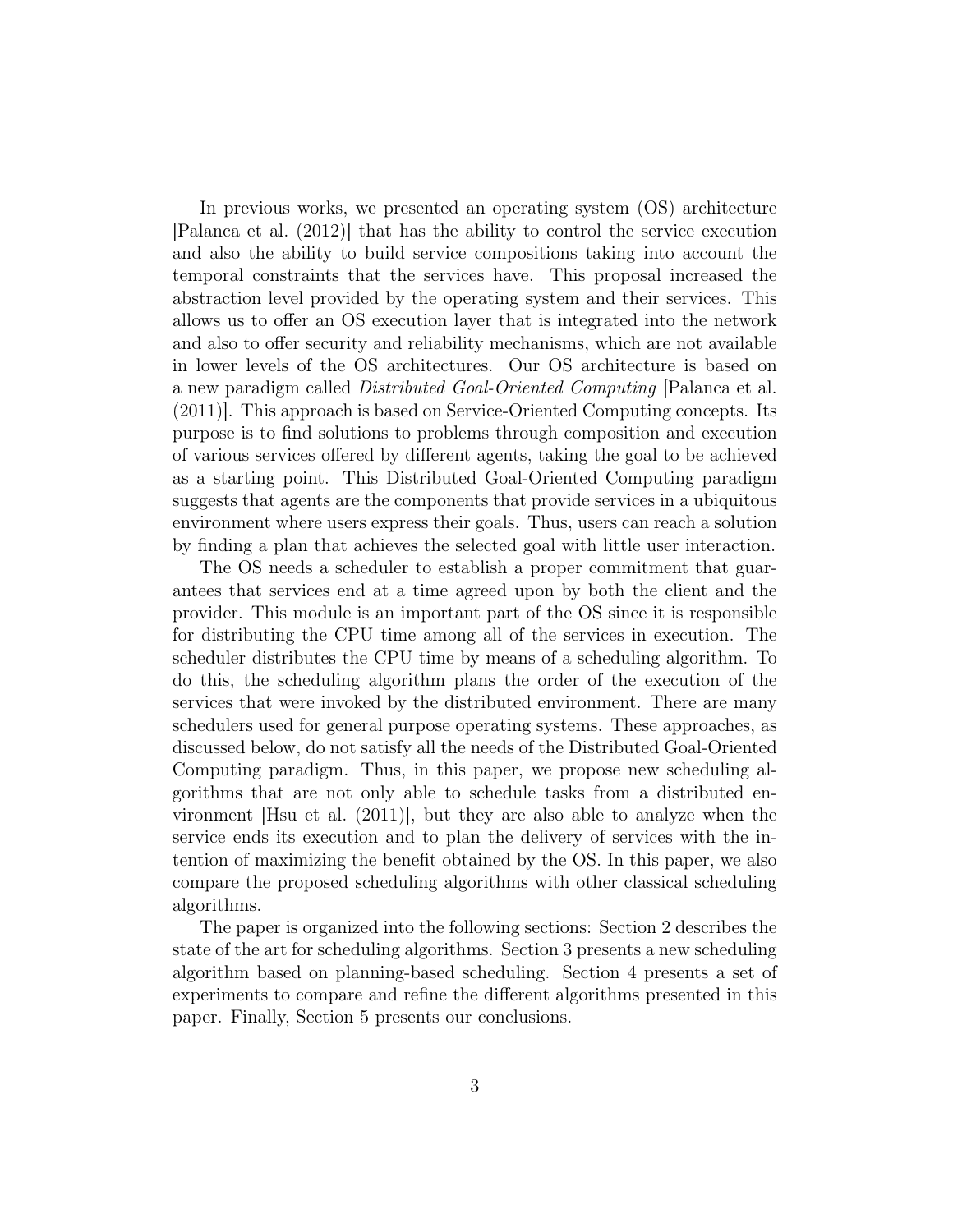#### 2. Scheduling algorithms

As started above, this paper presents a new scheduling algorithm that allows the OS to make a scheduling plan that takes into account the prediction of when a task is going to finish its execution and how much benefit (in quantitative terms) this execution will bring to the OS. This section explores a set of representative schedulers that use different techniques to share the processor (fair algorithms, real-time algorithms, or non-preemptive algorithms). In this section, we also explore a category of schedulers called Planning-based scheduling which are closely related to the scheduler presented in this work.

General purpose Operating Systems schedulers usually use fair algorithms that equally share the processor time among all of the tasks. The most representative example is the Round Robin scheduling algorithm. This algorithm divides the processor time into units called quantums and gives each task the same number of quantums. When a task is running, it consumes its quantums; when it runs out of time quantums, the task is expelled from the processor in order to let another task with remaining quantums enter. This algorithm shares the same amount of time with all the tasks, so the feeling of interactivity is very high. However, this kind of scheduler algorithm does not allow the time when a task ends to be predicted because it is not possible to predict how many tasks the processor resources must be shared with.

There has been an interesting evolution of scheduling algorithms that try to share the processor time fairly. There is an algorithm called the Completely Fair Scheduler (CFS) by [Wong et al. (2008)]. This algorithm was designed as a replacement of the  $O(1)$  algorithm in the Linux kernel. Instead of using queues, this algorithm uses a complex structure called red-black trees. Redblack trees have a time complexity of  $O(log_n)$  for insert, search, and delete operations. From the red black tree, CFS efficiently picks the process that has used the least amount of time (this process is stored in the leftmost node of the tree). Even through this is a very fair scheduling algorithm that boosts multi-tasking performance, it is unable to predict when the tasks are going to finish.

There exists a very simple algorithm called FCFS (First-Come First-Served), which serves the tasks in order of arrival. This algorithm was very common in batch systems and implemented a queue that held the tasks in the order they came in. It is a non-preemptive algorithm, which means that until the active task is not finished it will not be interrupted. Of course, with this kind of algorithm, it is easy to make a prediction of the deadline because,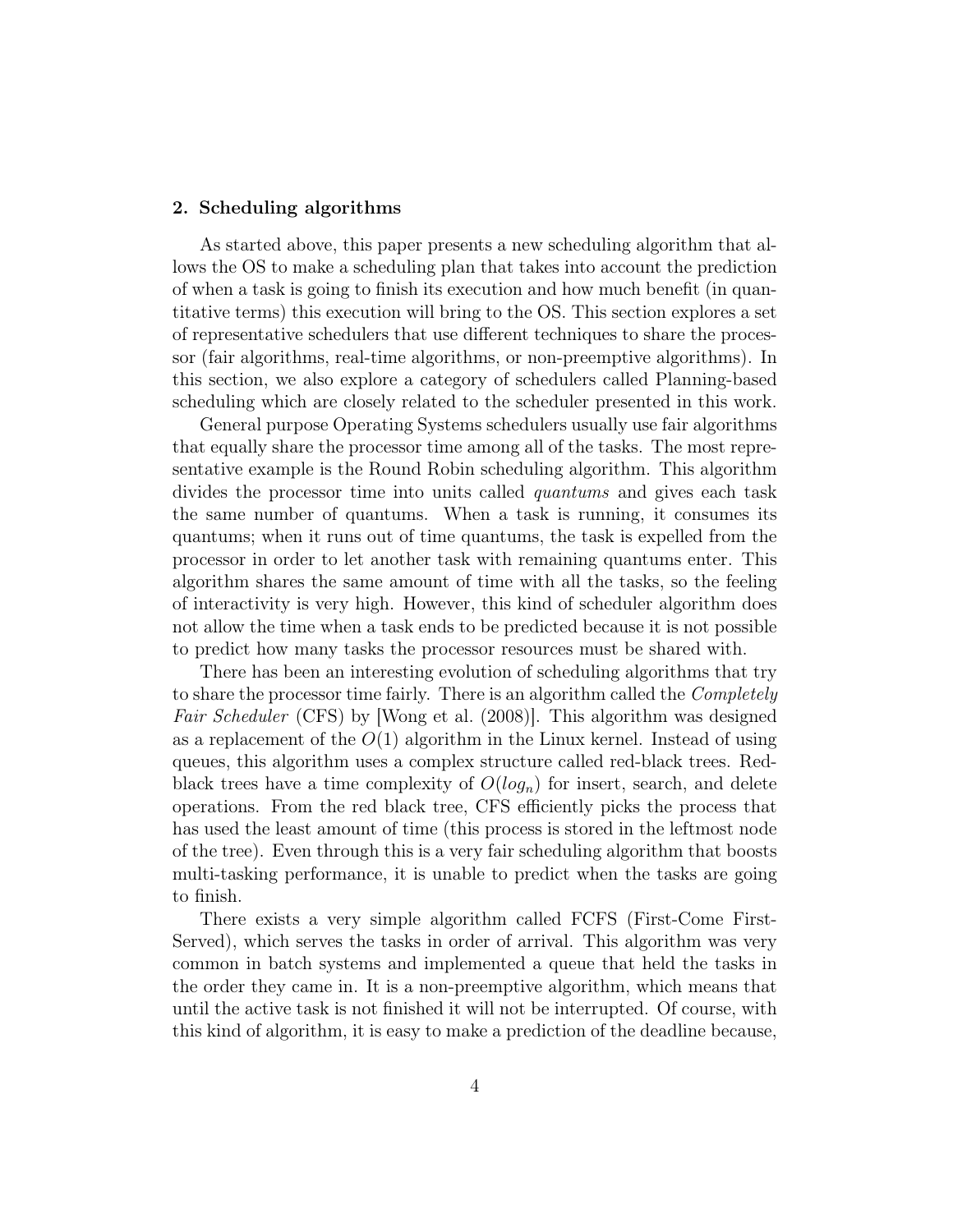in the worst case, it will be its WCET<sup>1</sup>, since it is certain that the task will not be interrupted. Its main drawback is that it is a non-preemptive algorithm. In a world where multi-tasking and interactivity are not just features but are requirements, this is not acceptable for distributed systems, which is a focus.

However, predicting the deadline of a task is also a different problem than those found in real-time problems. Real-time systems have to schedule tasks that must be run before an established instant of time, which is also called deadline. This deadline is mandatory in hard real-time systems, although deadline fails are not critical in soft real-time systems. These real-time systems use specific schedulers that ensure that every accepted task will be run before its deadline. For this reason, it is very important to have an accurately calculated WCET.

The most simple way of scheduling real-time tasks is to use a *cyclic exec*utive. This executive is a way of scheduling tasks in a real-time system that using cyclic tasks. These tasks have a period and a WCET, so the cyclic executive just has to create a fixed execution plan provided by the system designer. The cyclic executive can replace the whole OS since it only takes an infinite loop to run the tasks with the order established by the designer.

Planning-based Scheduling is a kind of real-time dynamic scheduling that gives assurances to arriving jobs by implementing admission controls. These assurances are related to the ability of the system to meet the time constraints (deadlines) of the incoming tasks.

Planning-based scheduling (PBS) usually involves making a plan to run all the enqueued tasks, which implies assigning priorities to the tasks. When dynamic priorities are used, the relative priorities of tasks can change as time progresses and also when tasks are executed.

In general, PBS has to go through three steps: Feasibility analysis, Schedule construction, and Dispatching. The feasibility analysis is done to check the schedulability of a task (i.e., whether or not the time constraints of the task can be satisfied). This feasibility test is usually done when the task arrives to the system. These tests are more suited for periodic tasks since they have a periodic activation and the resources they need can be easily calculated and reserved. In planning-based approaches, this test is also applied

<sup>1</sup>Worst-Case Execution Time: the maximum length of time a task could take to execute on a specific hardware platform.[Lv et al. (2009)]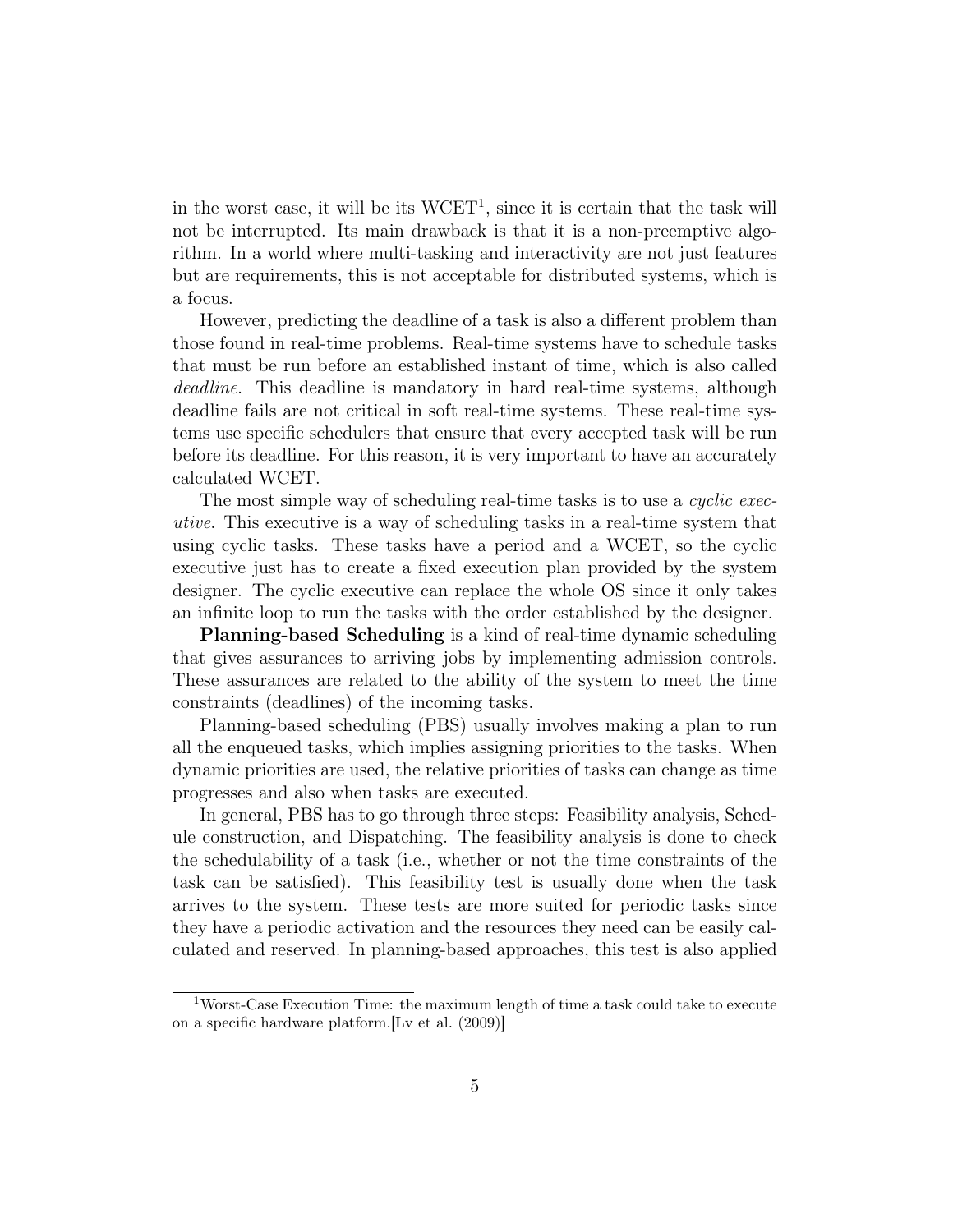to aperiodic tasks.

The schedule construction is the process of ordering the tasks to be executed. This order is stored for use in the dispatch step. This schedule construction is usually done when dynamic priorities are assigned. Finally, the dispatch step is in charge of deciding which tasks to execute next. This dispatch process may be to follow the established plan, depending on whether the system is preemptive or non-preemptive, the nature of the execution platform, or if the schedule construction is done as part of the feasibility analysis.

There are two reference algorithms for Planning-based Scheduling: RED and Spring. RED (Robust Earliest Deadline) [Buttazzo and Stankovic (1993)] is a robust scheduling algorithm that deals with aperiodic tasks in overloaded environments. Robust schedulers separate timing constraints and importance by considering two different policies: one for task acceptance and one for task rejection. Spring is the algorithm implemented in the Spring Kernel that has a planning-based admission control algorithm that can also accommodate resource requirements of tasks beyond CPU resources.

#### 3. Deadline Prediction Scheduler

One of the most important values that defines the quality of a service provider is the accuracy of the temporal commitment that has been established. As stated above, the client agents that are requesting a service execution will take into account different values that set the value of quality. One of these values is time. Client agents can use the deadline of a service to assess how good that service is. While every agent is free to use its own selection filter, the most commonly used filter is to choose those services with the lowest deadline. That is why service provider agents will try to offer the lowest deadline, but always being careful to meet the temporal commitments.

In this section, we are going to present the Deadline Prediction Scheduler (DPS). In order to make a clear presentation of the DPS, we will present different iterations of the algorithm that include different improvements at each refinement.

#### 3.1. The problem of scheduling with deadline predictions

The WCET value provides the maximum time that a service requires in order to be completely run using the system resources (mainly CPU resources). However, in current operating systems, it is necessary to keep multitasking and interactivity. This means allowing tasks to use the system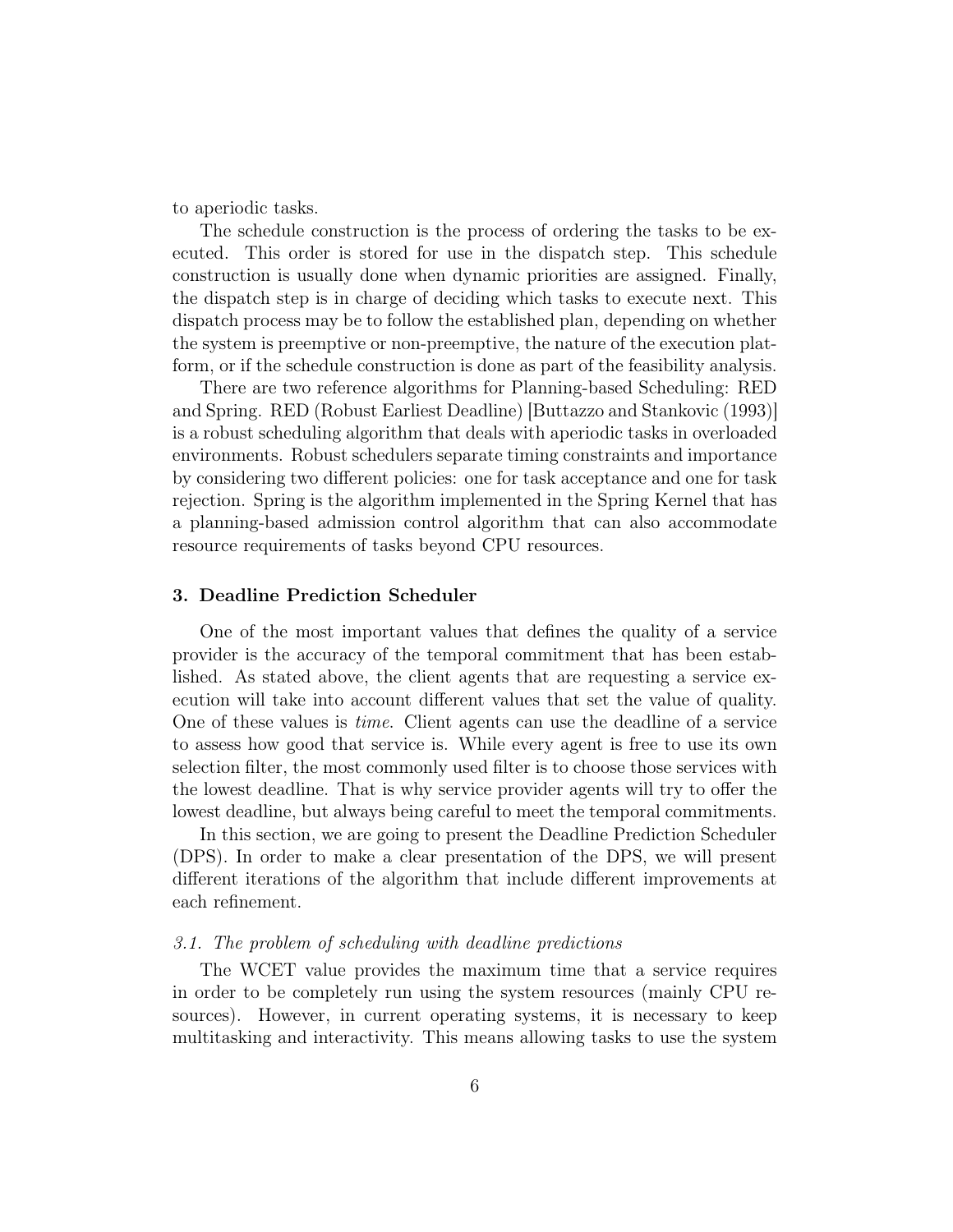resources with the maximum fairness in order to show users high interactivity and low waiting times in applications.

The problem presented in this work does not have real-time requirements. Services do not require a deadline in order to be executed. This is why current real-time schedulers are not suitable algorithms for this problem. Services establish temporal commitments with their clients, assuming the obligation of completing the service before the negotiated time. This commitment is given to the best bidder, who has probably offered the lowest service time, so it is important for the service provider to satisfy its commitments in order to keep the confidence of its customers. This is why the service provider must make a precise and correct prediction of when the service is going to finish, which implies not only knowing the service WCET but also the workload of the system in the present and throughout the execution of the service.

Making this kind of prediction is quite difficult because what the workload of the system is going to be in the future is not known, since the arrival rate of service requests is unknown in an open system such as this. Therefore, the question we must answer is how you can ensure that a service will have enough time in the processor to finish its execution when it is not known how many services will be running at the same time.

In this work, we refer to the instant of time when the task will finish in the worst-case as the **Deadline** of task  $\tau$  ( $D_{\tau}$ ). This is different from the WCET, which is the amount of time that the task will be running in the CPU in the worst-case, instead of the instant of time. We also refer to the instant of time when the task is activated and therefore is ready to run as  $t_a$ .

#### 3.2. Deadline Prediction Scheduler with Processor Booking (DPS)

In this section we present the first iteration of a scheduler with deadline prediction using processor booking, called the Deadline Prediction Scheduler (DPS).

The main basis of this algorithm comes from a gap between fair schedulers and non-preemptive schedulers. In a system where any job or service can be accepted at any time in which we also want to keep interactivity without breaking our temporal commitments, we need to ensure that the minimum resources needed to fulfill a commitment are preserved. We accomplish this by means of processor booking.

In order to fulfill a temporal commitment, the scheduler needs to ensure that the task will have enough time in the processor. The processor time is a valuable resource and is directly related to the moment when a task will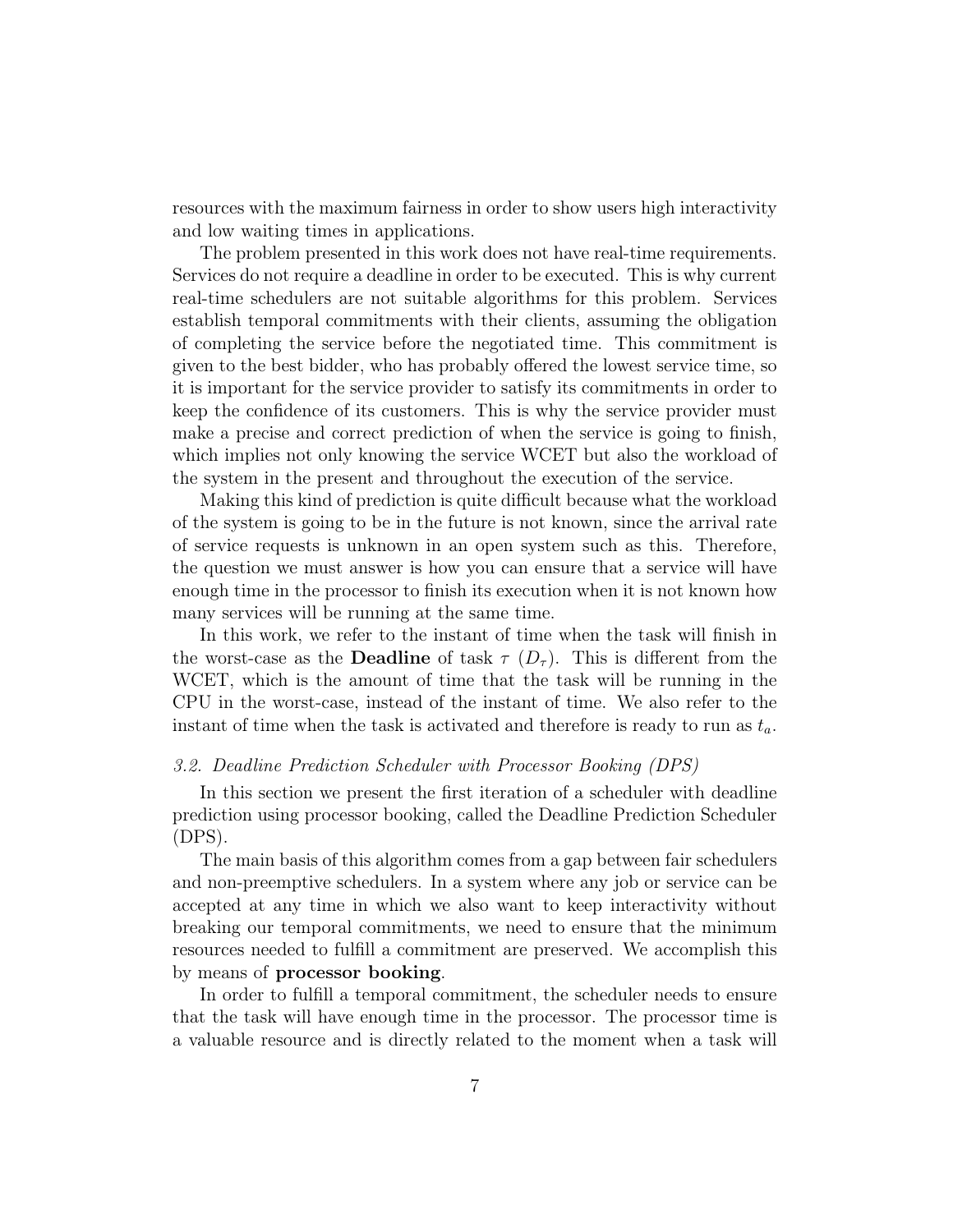finish its execution. Thus, if we make a booking of the processor resource that could never be diminished when we establish a temporal commitment, we can ensure that the temporal commitment will be fulfilled. This technique is known as Guaranteed Processor [Jones et al. (1997), Leinbaugh (1980)]. However, Guaranteed Processor techniques are usually applied to hard realtime systems and using pre-computed schedulability graphs or acceptance tests.

Note that if we book 100% of the processor for a task, we get a FCFS scheduler again with no interactivity or multi-tasking capabilities, which is not desirable. The solution for this problem is to book a percentage of the processor that is ensured during the life of the task. The percentage of processor time is dynamically delivered in order of arrival. For example, the first process is assigned 50% of the processor, the second one 25% and so on. You can choose any kind of distribution to deliver the percentage of the processor: the shown example uses a distribution of  $\frac{100}{2^n}$ , where *n* is the order of arrival that is used to assign the processor time in slots. Another approach could be to always share the same amount of processor (i.e., 10%), which would be more similar to fair schedulers like Round Robin or CFS. The main difference with fair schedulers is that if we had established the commitment of booking a percentage of processor for a task, this percentage will never be lower, no matter how many tasks arrive later.

The **granularity** of the processor time is limited, so the scheduler can apply any policy that it considers appropriate when there is no more place for new tasks: to delay the moment when the task switches to the prepared status or even to reject the admission of the task.

With this algorithm, the scheduler can provide a Deadline prediction  $(D)$ based on equation (1), where  $P_i$  is the position of the task i based on its order of arrival and  $W\mathcal{C}\mathcal{E}\mathcal{T}_i$  is the worst-case execution time of the task i. This is obviously a very pessimistic calculation since it does not take advantage of the gain time that is not used when there are not enough tasks to overload the processor.

$$
\mathcal{D} = 2^{P_i} * \mathcal{W} \mathcal{C} \mathcal{E} \mathcal{T}_i \tag{1}
$$

In this work, the *gain time* is defined as the time that is obtained when a task finishes its execution before its WCET. This time can be reused to give extra time to the rest of the tasks. In this work, the slack processor time that is not booked by any task and can be reused when all the tasks have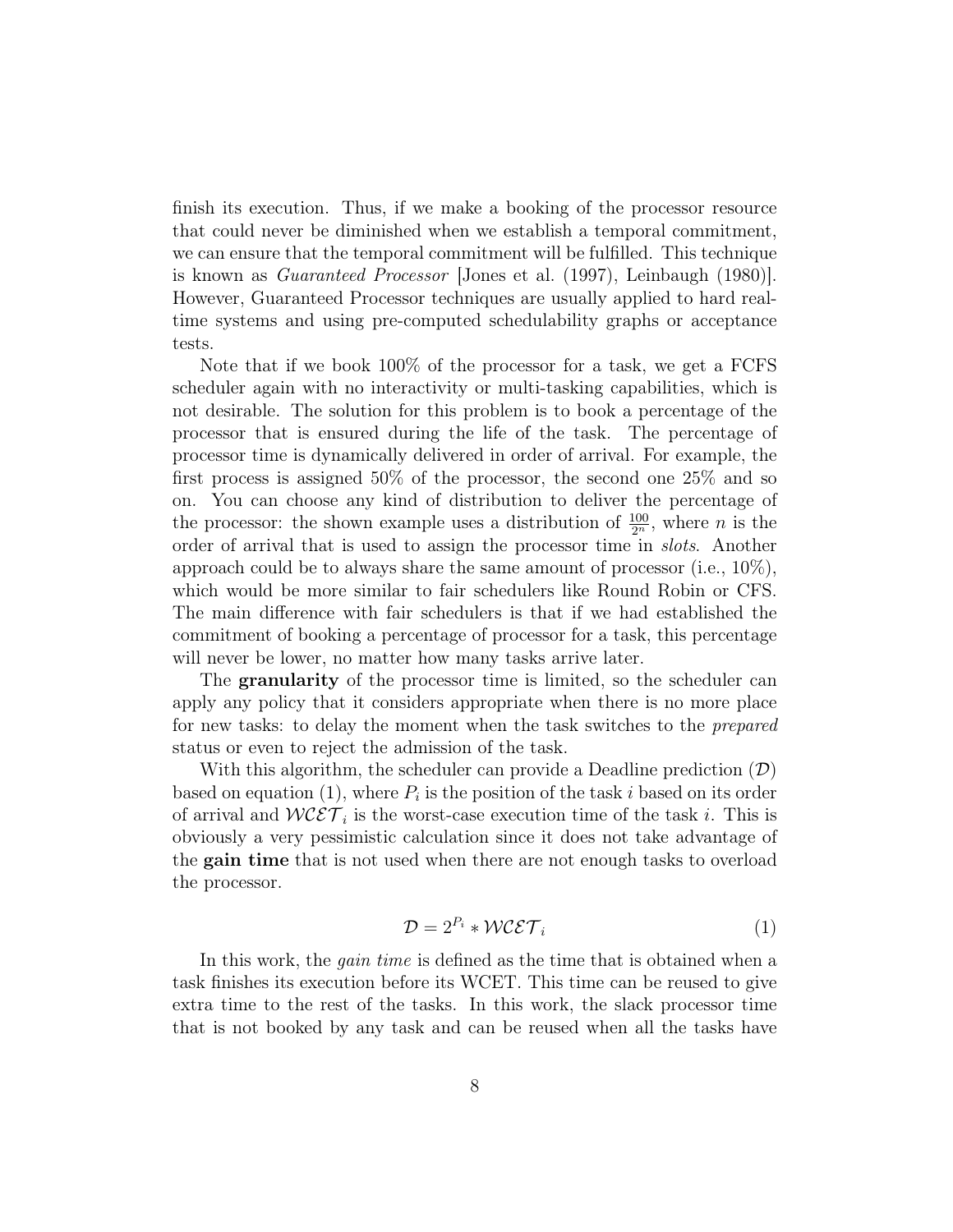spent all their booked time is also part of the gain time.

The gain time is used to anticipate the execution time of those tasks that have consumed all their booked execution time. For example, if there is only one task running in the processor, it has reserved a slot of 50% of the processor time and its deadline is estimated as  $2^1 * \mathcal{W} \mathcal{C} \mathcal{E} \mathcal{T}_i$ . However, since the gain time is used for the only task running in the processor, its real utilization of the CPU is 100%.

The scheduler can use the policy that it considers the most appropriate to share the remaining processor time. This gain time policy could be a random policy, a round robin policy, an earliest deadline first policy (EDF), or whatever the designer chooses. This policy can also be changed dynamically according to the workload or the needs of the OS.

This DPS algorithm provides a deadline prediction with the full assurance of being correct, subject to compliance with the reserves based on the order of arrival and the correct calculation of the WCET. However, this value is still too pessimistic since it ignores the relationship between the running tasks and the gain time extracted from the slack. Nevertheless, this algorithm has a time complexity of  $O(1)$  for the *append* and *retrieve* functions. These functions are used to insert a new task in the scheduling queue and to remove a task from the scheduling queue. This time complexity is obtained because it only needs to push or pop tasks from the slot queue without going through the entire queue. The deadline prediction is also constant due to the simplicity of the equation  $(1)$ . Finally, the *sched* function, which selects the next task to be executed, is also constant. This is because the hard work has been done in the append function and the tasks are scheduled following the percentage of processor.

# 3.3. DPS with Processor Booking using Dynamic Priority Promotion (DPS- $Dy)$

Processor booking is a good approach for solving the Deadline Prediction problem, but it has some drawbacks that must be resolved. It is not possible to improve the deadline prediction by assuming how much gain time the task is going to be able to use because we do not know the rate of arrival of new tasks. This algorithm is based on ensuring that the booked processor is available during the execution of the task, and it is also based on having resources available for new incoming tasks whenever possible, i.e., when the CPU utilization is not 100%. In that case, the task will have to wait until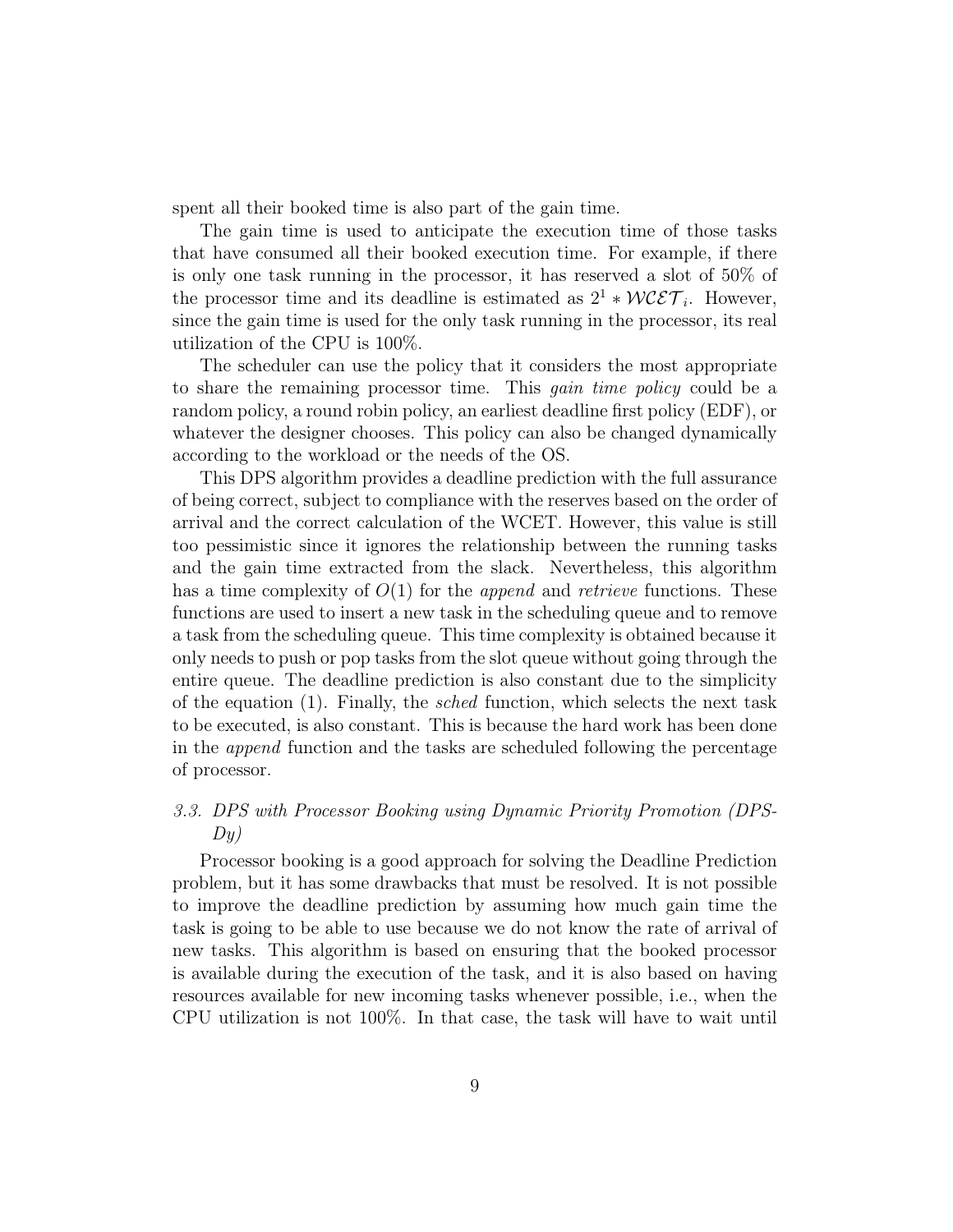the resource is released. In this case, tasks should wait until a priority slot is released.

We define a **priority slot** as a CPU time percentage that can be booked. This value indicates the amount of CPU time that a task will be able to run in a temporal window. Thus, a 50% value will have a higher priority than a 25% one.

However, there is one improvement that can be taken into account in order to make the deadline calculation less pessimistic. This improvement is to calculate not only when a task with a higher priority slot starts, but also to anticipate when this task is going to end. In this way, when a task ends and there is not another task scheduled to grab that slot at the same moment, you can try to promote a task that is in a lower priority slot to the processor slot that has just been released.

With this technique, the scheduler assigns dynamic priority slots to every task at each moment (depending on which slots are available) and just making sure that there is never a high priority slot available when there are tasks in lower priority slots running. This promotion of priorities helps the scheduler to make more realistic and optimistic deadline predictions than those made with just the equation  $(1)$ .

This algorithm makes the CPU booking by representing the use of the processor in a timeline. This timeline is divided into temporal windows for performance reasons and stores a queue with the booked tasks at that moment at each step. These tasks are ordered by priority slots, where the position in the queue is what indicates their slot. As shown in Algorithm 1, appending a new task for scheduling is to go over the timeline from the activation time  $t_a$  until the WCET has run out. This algorithm does this job by appending the new task to each priority queue of each temporal window and decreasing the task WCET according to the priority of the assigned slot and the window size. For example, given a task  $\tau$  with a  $W CET = 20$  and a window size  $\omega = 10$ , if we append  $\tau$  in a window at position 1 (i.e., with the highest priority) its booked processor time will be 50%. This means that  $\tau$ will be able to use half of that window time, so the algorithm decreases its WCET by  $\frac{\omega}{2}$ . This process is repeated along the timeline until the WCET has run out. The index of the window when the WCET is 0 is the deadline of the task. To calculate the instant of time when the task finishes, we need to multiply the window index by the window size since the window size is constant.

To better understand the proposed algorithm, we present an example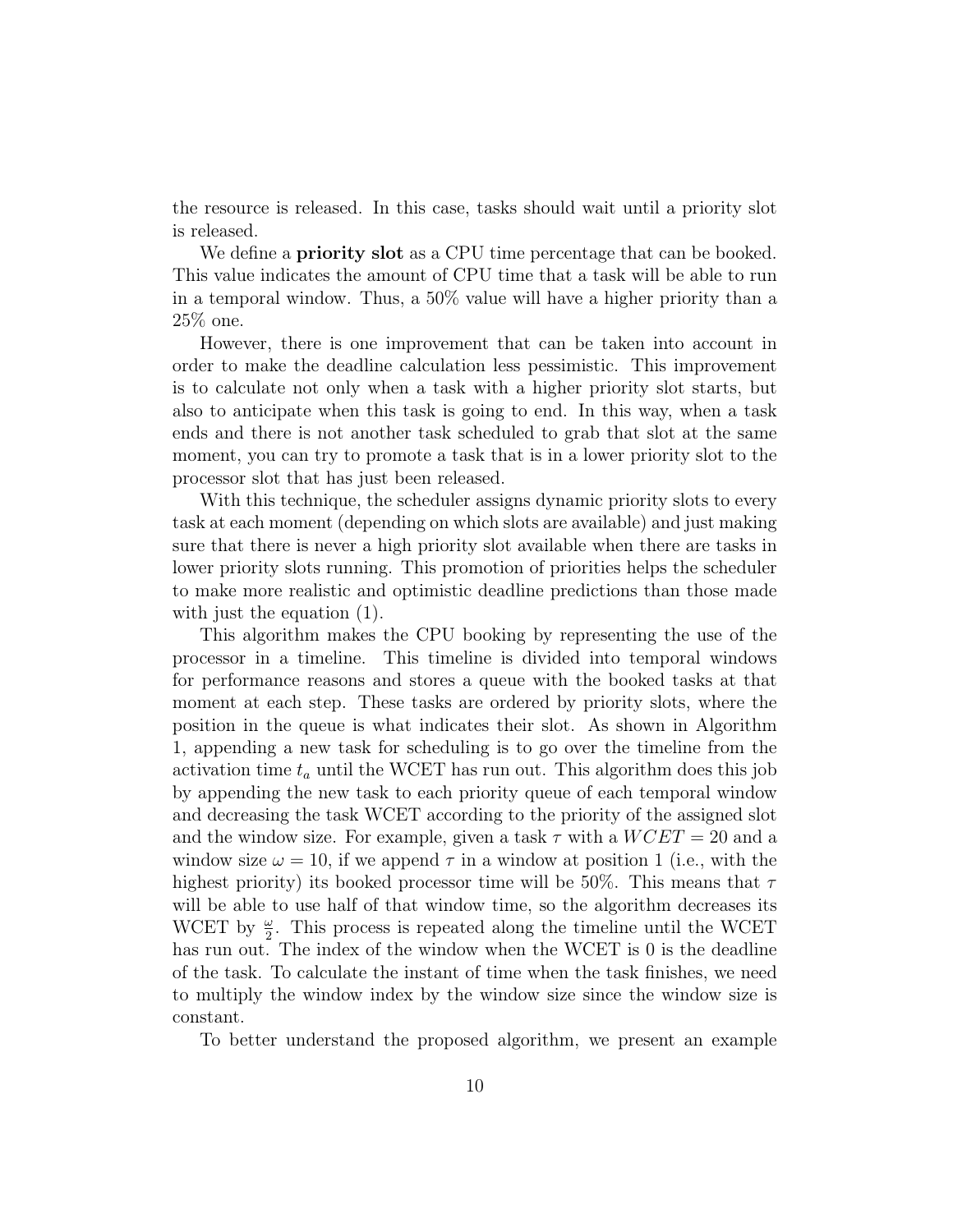```
Input : A task \tau with a worst-case execution time WCEPT_{\tau}Input : Initial temporal window t_a to run task \tauInput : Window Size \omegaOutput: The Deadline D_{\tau} for task \tau0.1 Window \leftarrow t_a;
 0.2 if Window \leq CurrentWindow then
 0.3 Window \leftarrow CurrentWindow +1
 0.4 end
 0.5 while WCEPT_\tau > 0 do
 0.6 D_{\tau} \leftarrow Window;
 0.7 \vert P \leftarrow EnqueueTaskAtWindow(\tau, Window);
 0.8 \mid WCEPT_{\tau} \leftarrow WCEPT_{\tau} - \frac{\omega}{2^P};0.9 | Window \leftarrow Window +1;
0.10 end
```


trace where we append a new task to be scheduled in the system. The append function is used when a new task arrives to the system and must be prepared to be run (by being placed in a priority queue or whatever the scheduling algorithm needs to do). In our case, the append function is particularly important because it is the moment when the deadline prediction is calculated. It is also important since this is the most complex function of the scheduler in terms of time.

Suppose there are three tasks already scheduled in the OS called  $\tau_1$ ,  $\tau_2$ , and  $\tau_3$ . They are scheduled in the timeline as shown in Figure 1 with a window size  $\omega = 8$ . The initial scenario is defined as follows:

| <b>Task</b> | $t_a$ | WCET | 7) |
|-------------|-------|------|----|
|             |       | 16   |    |
| $\tau_2$    | 2     | 14   | 6  |
| $\tau_3$    | ն     | 10   |    |

In this scenario with three scheduled tasks, we append a new task to book the necessary resources and to calculate its deadline. The new task  $(\tau_4)$  has a  $WCEPT_{\tau_4} = 16$  and its  $t_a$  is 4. The append function trace for task  $\tau_4$  is what follows (Figure 2):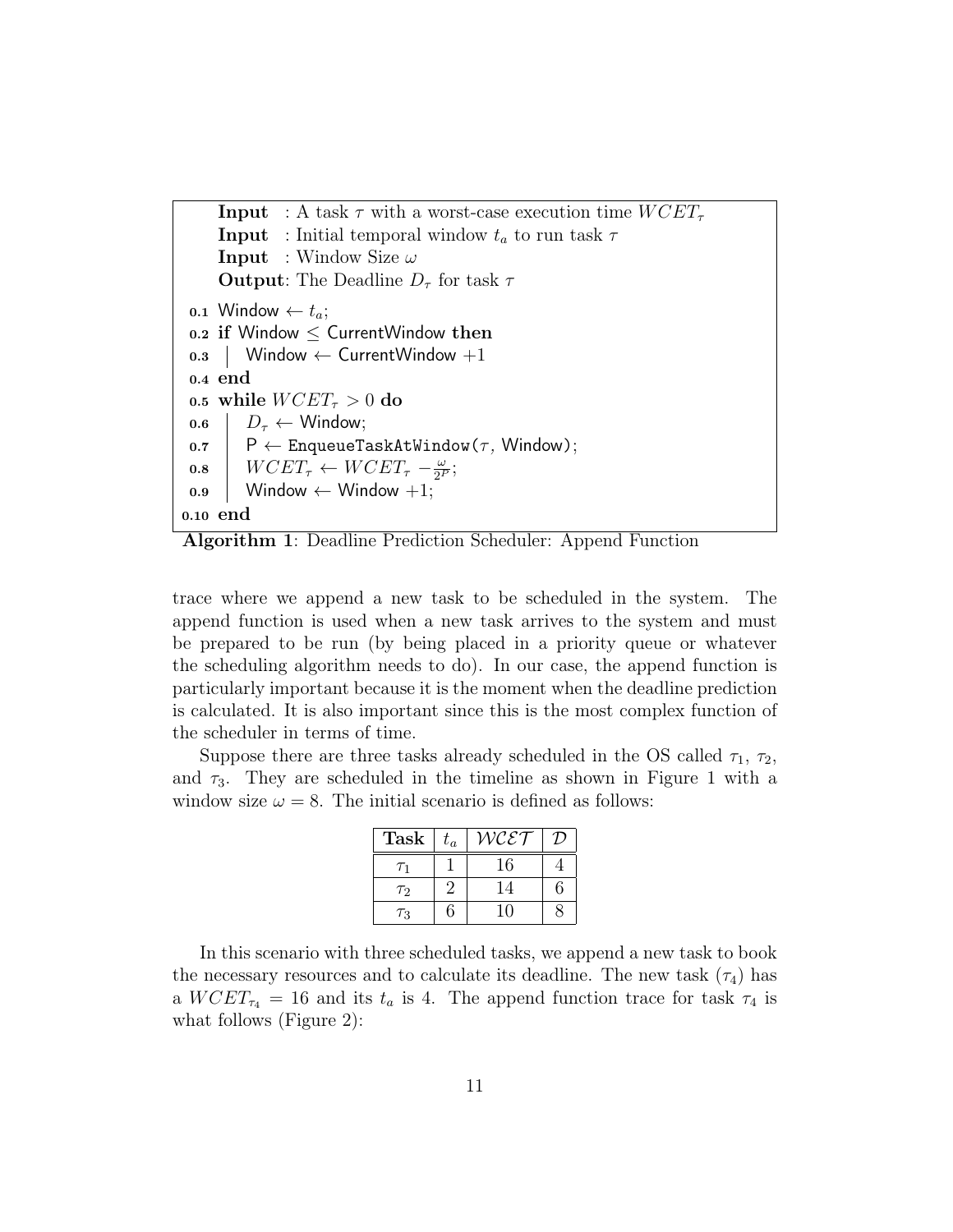

Figure 1: DPS-Dy Append Task Example: Initial Situation

- 1. First  $\tau_4$  is enqueued at  $w_4$ . Since there are two tasks at that window,  $\tau_4$  is appended in a priority slot of 3. With this slot and a window size  $\omega = 8$ , the WCET is decremented to  $WCEPT_{\tau_4} = WCEPT_{\tau_4} - \frac{\omega}{2^P} =$  $16 - \frac{8}{25}$  $\frac{8}{2^3} = 15.$
- 2. At  $w_5$ , the task  $\tau_4$  is promoted to a slot of priority 2, so the remaining WCET is now  $15 - \frac{8}{22}$  $\frac{8}{2^2} = 13.$
- 3. At  $w_6$ , the task  $\tau_4$  is enqueued again in a slot with priority 3, so the WCET is now  $13 - \frac{8}{25}$  $\frac{8}{2^3} = 12.$
- 4. At  $w_7$  and  $w_8$ , the task  $\tau_4$  is enqueued with priority slot of 2. After these two steps, the remaining WCET is  $12 - \frac{8}{24}$  $\frac{8}{2^2} - \frac{8}{2^2}$  $\frac{8}{2^2} = 8.$
- 5. At  $w_9$ , the task has obtained the highest priority slot. Its WCET is now  $8 - \frac{8}{21}$  $\frac{8}{2^1} = 4.$
- 6. Finally, at  $w_{10}$ , the task again has a priority slot of 1, the WCET is now  $4-\frac{8}{21}$  $\frac{8}{2^1} = 0$  and, since the remaining WCET has just reached 0, the append function is finished and the deadline is  $D_{\tau_4} = 10$ .

The improvement gained by the DPS scheduler using Dynamic Priority Promotion is remarkable with respect to the algorithm without priority promotion where the deadline was calculated with equation (1). Note that with the related equation the deadline would have been calculated taking into account only the slot acquired at the moment  $t_a$  (which was priority 3). Therefore, the deadline would have been  $t_a+2^P*WCEPT_{\tau_4} = 4+2^3*16 = 132$ , which is clearly much more pessimistic than the value calculated with dynamic priority promotion.

With regard to the computational complexity: the append function has a linear cost since it has no nested loops or complex operations at each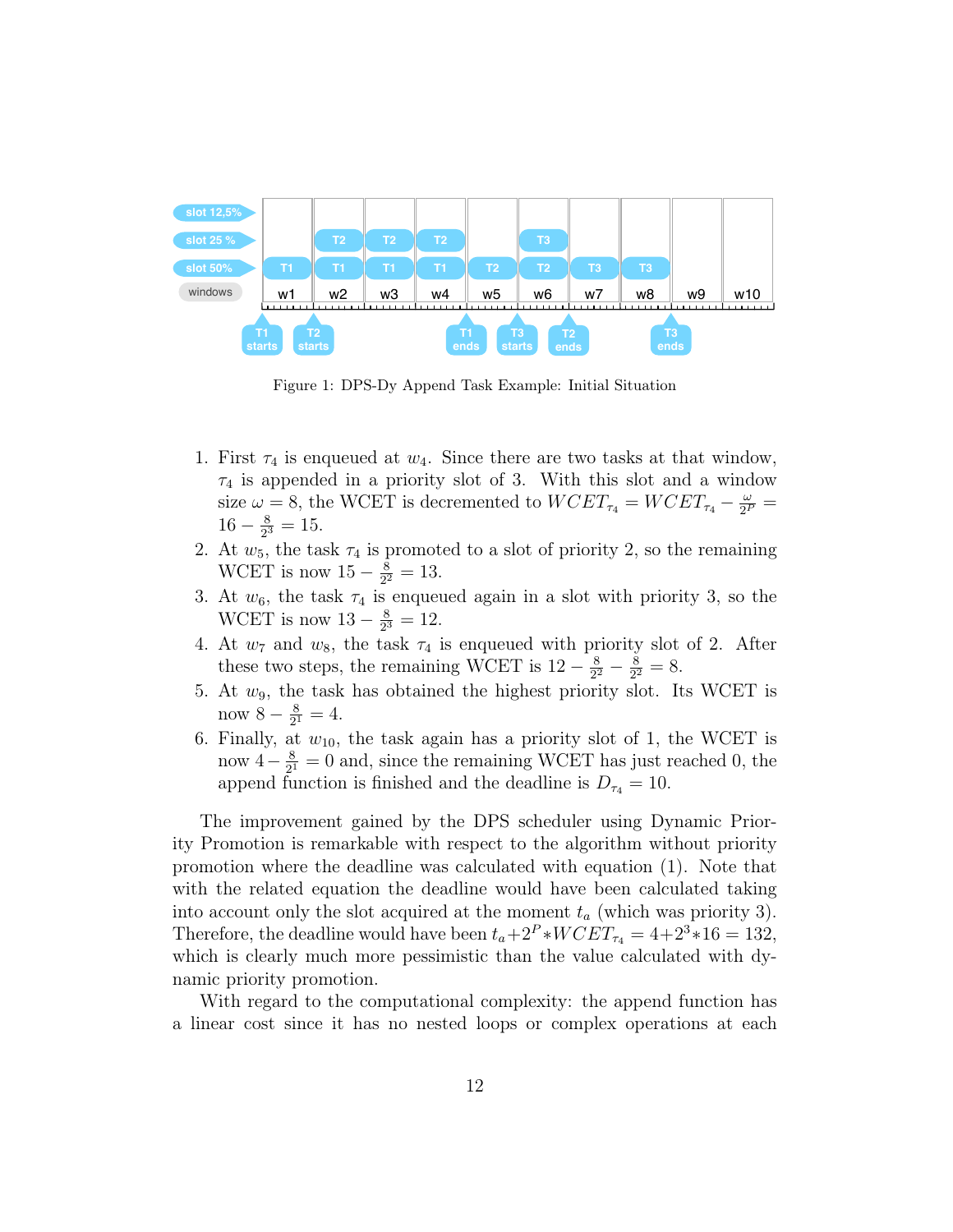

Figure 2: DPS-Dy Append Task trace example

iteration. Thus, the append function for the Deadline Prediction Scheduler is very fast.

Finally, the schedule function is run whenever the scheduler is invoked to select and dispatch the new task that must be introduced in the processor. This function aims to select one of the tasks that are booked for the current active temporal window. The scheduler needs to go over the queue of the active window and select a task that still has booked time to be consumed. If all the tasks have consumed their booked time, the scheduler is in gain time and can select a task using the method that it prefers, i.e. selecting a task randomly or using techniques like SJF (Shortest Job First), EDF (Earliest Deadline First), or RR (Round Robin). The computational complexity of the Schedule function is  $O(n)$ , where n is the number of tasks scheduled in the current active window.

With this algorithm, we have presented a more accurate deadline prediction, although we still can not predict how the gain time is going to be used. This is because we do not know the arrival rate of the tasks. However, we can still make another refinement of the algorithm to assign the percentage of processor in a more intelligent way. The next iteration of the scheduler will use a more informed assignment of the resources using the information provided by the tasks.

#### 3.4. DPS with Benefits-based Reasoning (BDPS)

Sharing the processor resource using the order of arrival as a criterion is not always very fair or necessarily rational. Since there exists useful information that can be retrieved from the client agents that are asking for a task execution, the scheduler can use that information to make a better schedule plan. We define a better schedule plan as a distribution of the resources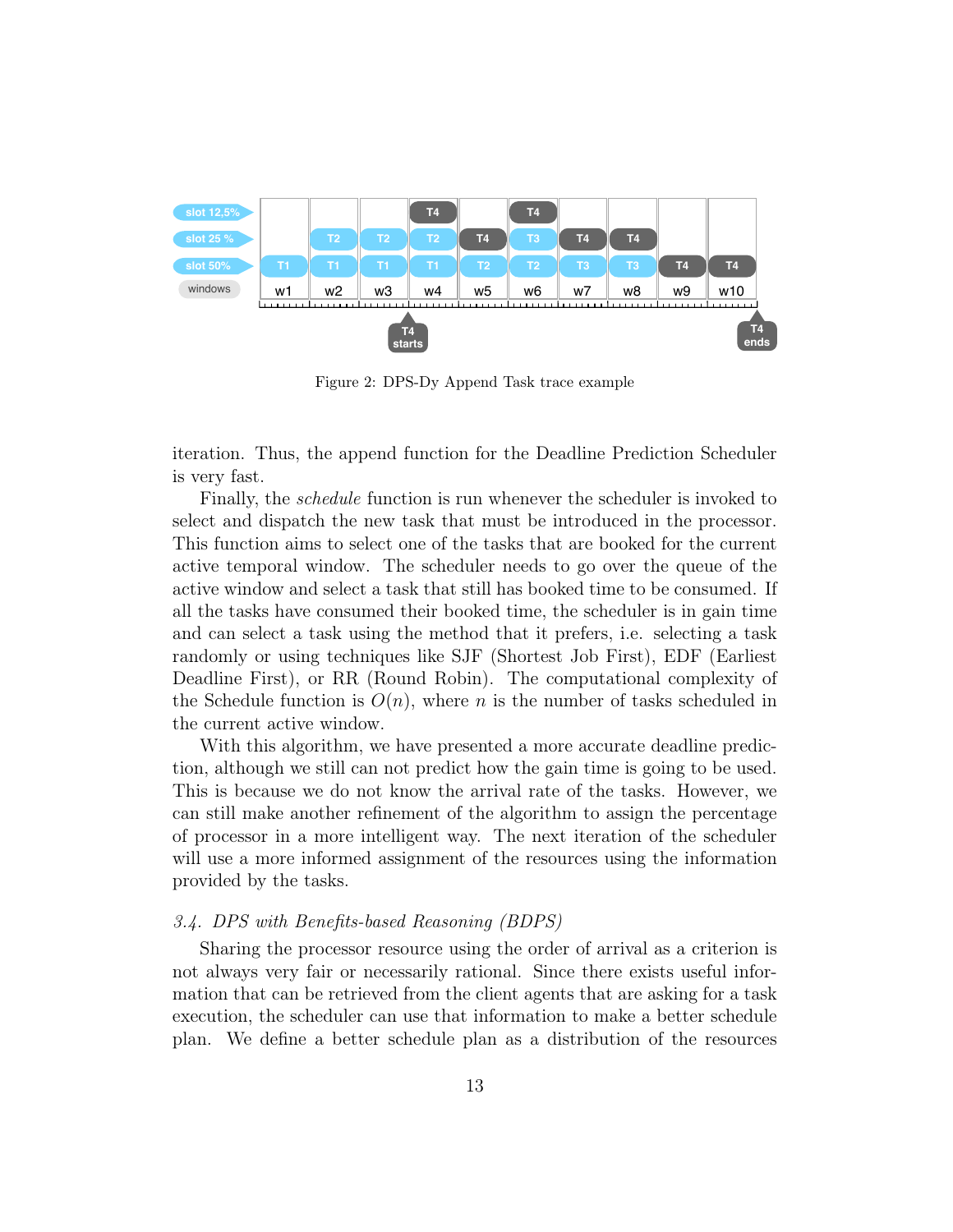(CPU time slots) that maximizes the benefit that the operating system can get from the execution of its clients tasks for the service providers. This benefit is measured in quantitative terms and is the price that clients must pay for the execution of the services that they are invoking, which is parametrized depending on the time it took to run the services.

The order of arrival is not necessarily a good criterion for distributing the CPU resource because there are some situations where some privileges should prevail. An example of those privileges is the importance of the client, which we call *priority*  $(Pr)$ . When a client asks for an execution, it is not the same if that client is the system administrator or a remote client that you don't trust very much. It is not just the hierarchy of the client that is relevant but also the importance or urgency of the task. Priority-based scheduling is widespread in preemptive schedulers that expel tasks that are running if a higher priority task enters the system. However, in the scheduler that is presented in this work, the priority is used to decide how much processor time the client is able to book. For example, the scheduler may decide that a low priority task can book a slot of, at most, 25% of processor time. Critical tasks such as those that come from the operating system itself or from the system administrator may book the biggest processor slot. Even so, tasks will consume the gain time left over after all the booked slots have run out.

This reasoning method can still be improved further by introducing a benefit model in the system. This scheduler is designed for a service-based OS where several agents provide services and other agents consume those services. It is very reasonable to suppose that a service provider will not offer their services for free. The logical thing is to ask for some compensation, be it financial or other. In this work, we refer to these compensations as benefits.

In this scenario, the scheduler may try to maximize its benefits by prioritizing those tasks that offer a higher gratification. It is even possible for the benefit to degrade over time and the scheduler may use a reasoning process to decide not only which process to prioritize but also at what point the reported benefits are no longer interesting.

The benefit that a service execution will provide to the OS can be modeled with a decreasing function; for example, a linear decreasing function  $f(x) =$  $b - ax$  or an exponential function  $f(x) = b * e^{-ax}$ , where x is a variable that indicates the instant of time and  $a$  and  $b$  are constant parameters provided by the client that represent the gradient and the point of intersection between the graph of the function and the y-axis. In order to have a benefit that is greater than 0, the  $b$  constant must be also positive. The client is able to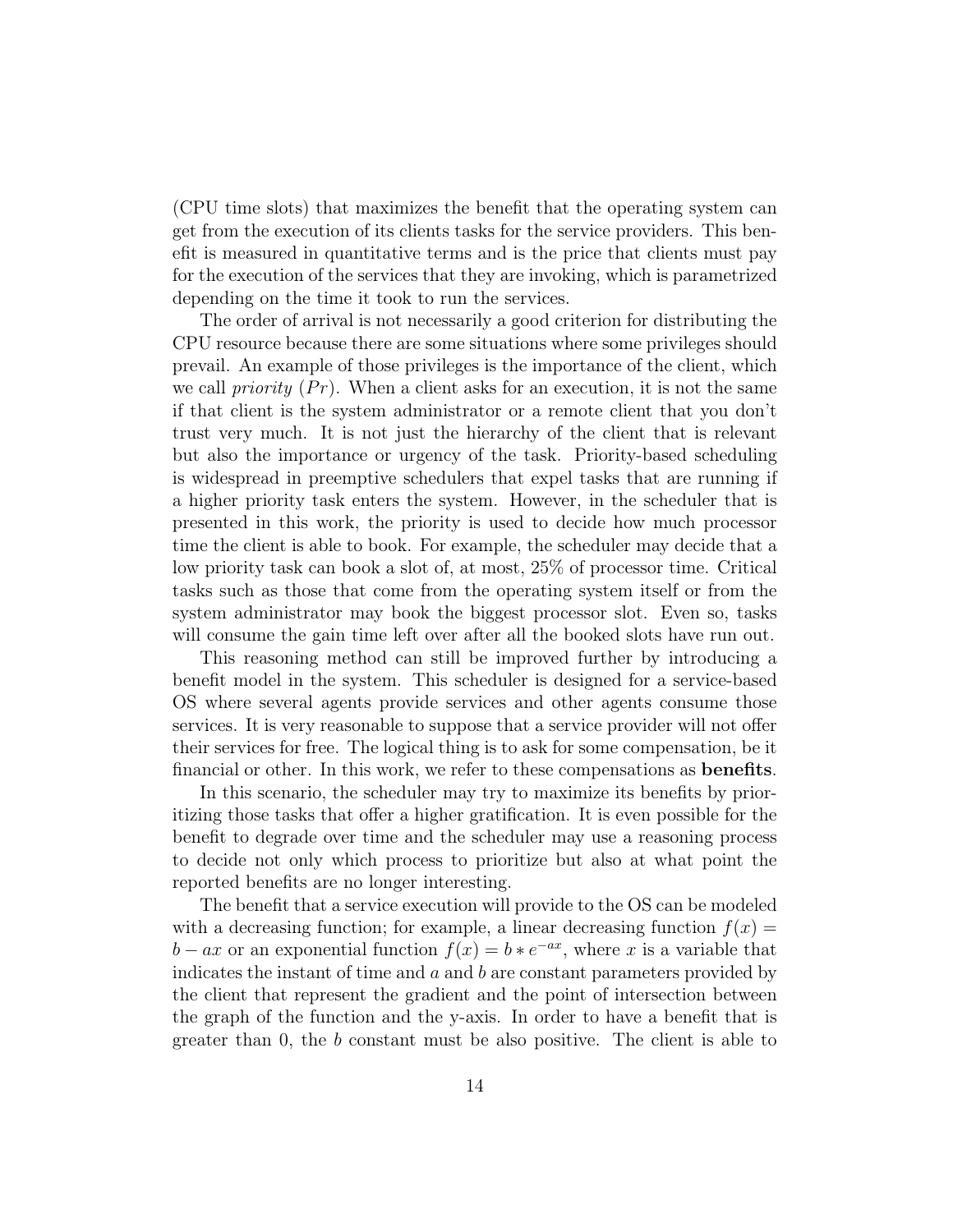specify any other function to calculate the benefit (e.g. a constant, a step function, a WCET-based, etc).

Thus, the scheduler calculates the percentage of processor time  $(\Psi)$  that a task deserves using equation  $(2)$ , where Pr is the assigned priority (a lower Pr value indicates a higher priority),  $Pr_{max}$  is the greatest value of priority, and  $b<sub>m</sub>ax$  is the greatest value of benefit established by the OS itself.

$$
\Psi = \frac{Pr_{max} - Pr}{Pr_{max}} * \frac{b}{b_{max}} * (1 - a)
$$
\n(2)

The Ψ value does not take into account what percentage of free processor time is available at the current temporal window  $(\varphi)$ , so  $\Psi$  is adjusted as described in equation (3). Finally, the append function for the Deadline Prediction Scheduler with Benefits-based Reasoning is shown in Algorithm 2.

$$
\Psi = min(\varphi, \frac{Pr_{max} - Pr}{Pr_{max}} * \frac{b}{b_{max}} * (1 - a))
$$
\n(3)

Next, we present a trace example to show how several tasks are appended to this scheduler and how their processor percentage and deadline are calculated. We use equation (3) to calculate the percentage of CPU assigned to each task and an exponential function to calculate benefits  $(B(x) = b * e^{-ax})$ . In this example, we assume that  $Pr_{max} = 20$  and  $b_{max} = 1000$ . The initial scenario is defined as follows:

| <b>Task</b> | $\iota_a$ | WCET | Pr | а     |     |
|-------------|-----------|------|----|-------|-----|
| $\tau_{1}$  |           | 16   |    | 0.001 | 900 |
| $\tau_2$    |           | 14   |    | 0.0   | 300 |
| $\tau_3$    |           |      | J  | 0.005 | 300 |

- 1. First,  $\tau_1$  enters the system. Applying equation (3), we calculate  $\Psi =$  $\frac{20-8}{20} * \frac{900}{1000} * (1 - 0.001) = 0.53946$ . Since the window size is  $\omega = 8$ , the assigned slot for this task is  $|\omega * \Psi| = 4$ .
- 2. Thus, task  $\tau_1$  has 4 quantums guaranteed in each window, so its deadline is the end of the fourth window  $D_{\tau_1} = 5$ . If the task finishes at that moment  $(x = (D_{\tau_1} - 1) * \omega = 32)$ , its benefit will be  $B(32) =$  $900e^{-0.001*32} = 871.65.$
- 3. At  $\omega_2$ , task  $\tau_2$  gets activated.  $\Psi$  is  $min(\varphi, \frac{20-1}{20} * \frac{300}{1000} * (1 0.0)) =$  $min(1 - 0.53946, 0.285) = 0.285$ . This gives slot of 2 to task  $\tau_2$ , while the new  $\varphi$  is  $1 - 0.53946 - 0.285 = 0.17554$ .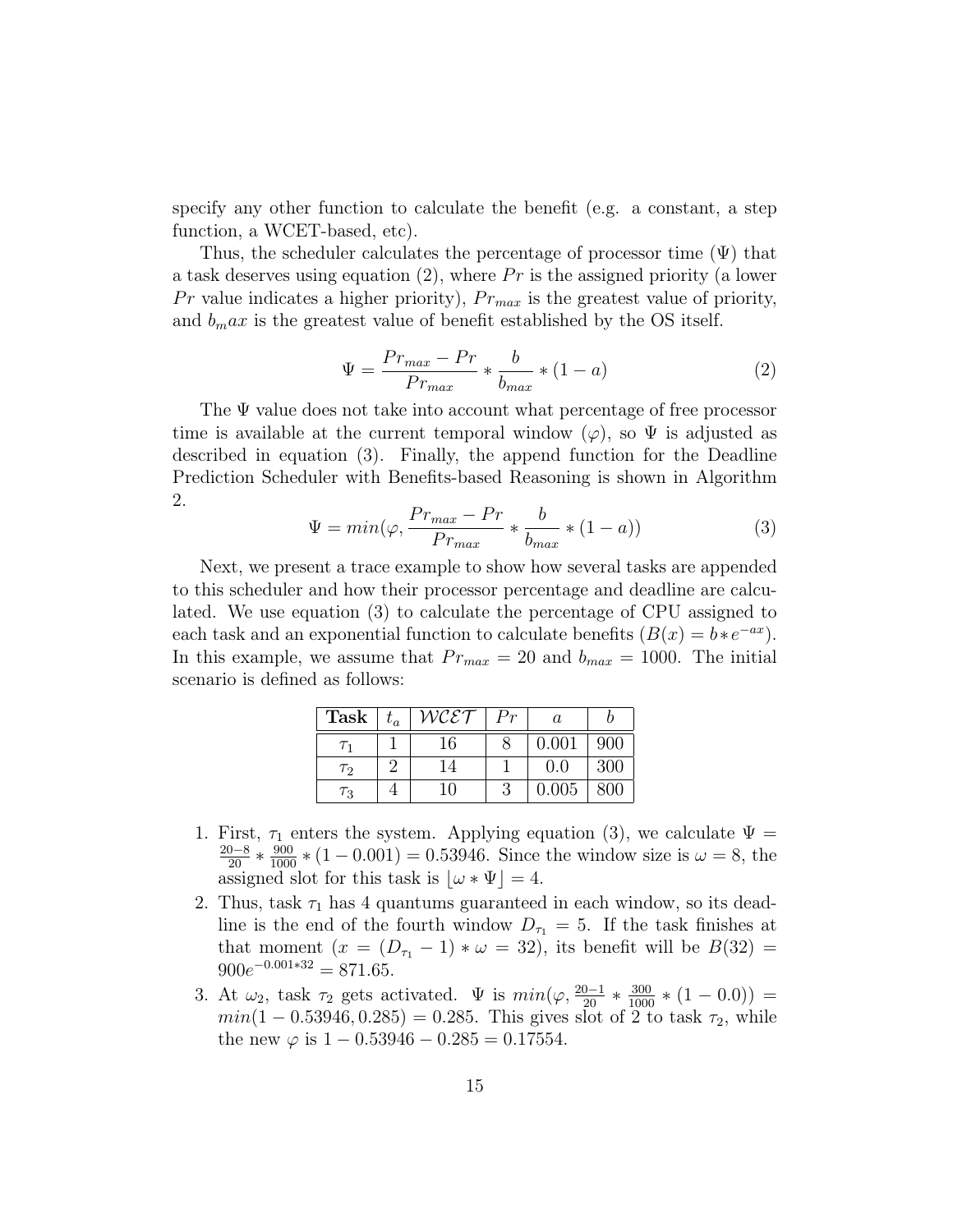```
Input : A task \tau with a worst-case execution time WCEPT_{\tau}Input : Initial temporal window t_a to run task \tauInput : Window Size \omegaInput : Benefit constants a and b
     Input : Maximum benefit b_{max}Input : Maximum priority Pr_{max}Output: The Deadline D_{\tau} for task \tau1.1 Window \leftarrow t_a;
 1.2 if Window \leq CurrentWindow then
 1.3 Window \leftarrow CurrentWindow +1
 1.4 end
 1.5 while WCEPT_\tau > 0 do
 1.6 D_{\tau} \leftarrow Window;
 1.7 Pr \leftarrow getPriority(\tau);
 1.8 \phi \leftarrow \text{getFreeSpace}(\text{Window});\Psi \leftarrow min(\varphi, \frac{Pr_{max}-Pr}{Pr_{max}} * \frac{b}{b_{min}})1.9 \Psi \leftarrow min(\varphi, \frac{Pr_{max} - Pr}{Pr_{max}} * \frac{b}{b_{max}} * (1 - a));
1.10 if \Psi > 0 then
1.11 | EnqueueTaskAtWindow(\tau, \Psi, Window);
1.12 | WCEPT_{\tau} \leftarrow WCEPT_{\tau} - |\Psi\omega|;1.13 end
1.14 Window \leftarrow Window +1;
1.15 end
```
Algorithm 2: DPS with Benefits-based Reasoning: Append Function

- 4. With 2 quantums guaranteed at each window and a  $WCET = 14$ ,  $\tau_2$ will need at most 7 windows to finish its work. Thus, its deadline is  $D_{\tau_2} = 9$  as shown in Figure 3.
- 5. Finally,  $\tau_3$  is activated at  $\omega_4$ . The percentage of processor assigned is  $\Psi = \frac{20-3}{20} * \frac{800}{1000} * (1-0.005) = 0.6766$ . However, since the value  $\varphi > \Psi$  at  $\omega_4$ , the percentage of processor is  $\Psi = \varphi = 0.17554$  at the first window. At  $\omega_5$ , the value  $\varphi = 1 - 0.285 = 0.715$ , so  $\Psi = min(0.715, 0.6766)$ 0.6766.
- 6. The window  $\omega_4$  is now fully booked, so the quantums assigned to  $\tau_3$ are all the remaining quantums, which are 2. From  $\omega_5$  until the end of its  $WCET$ , the guaranteed processor is 0.6766, which is translated to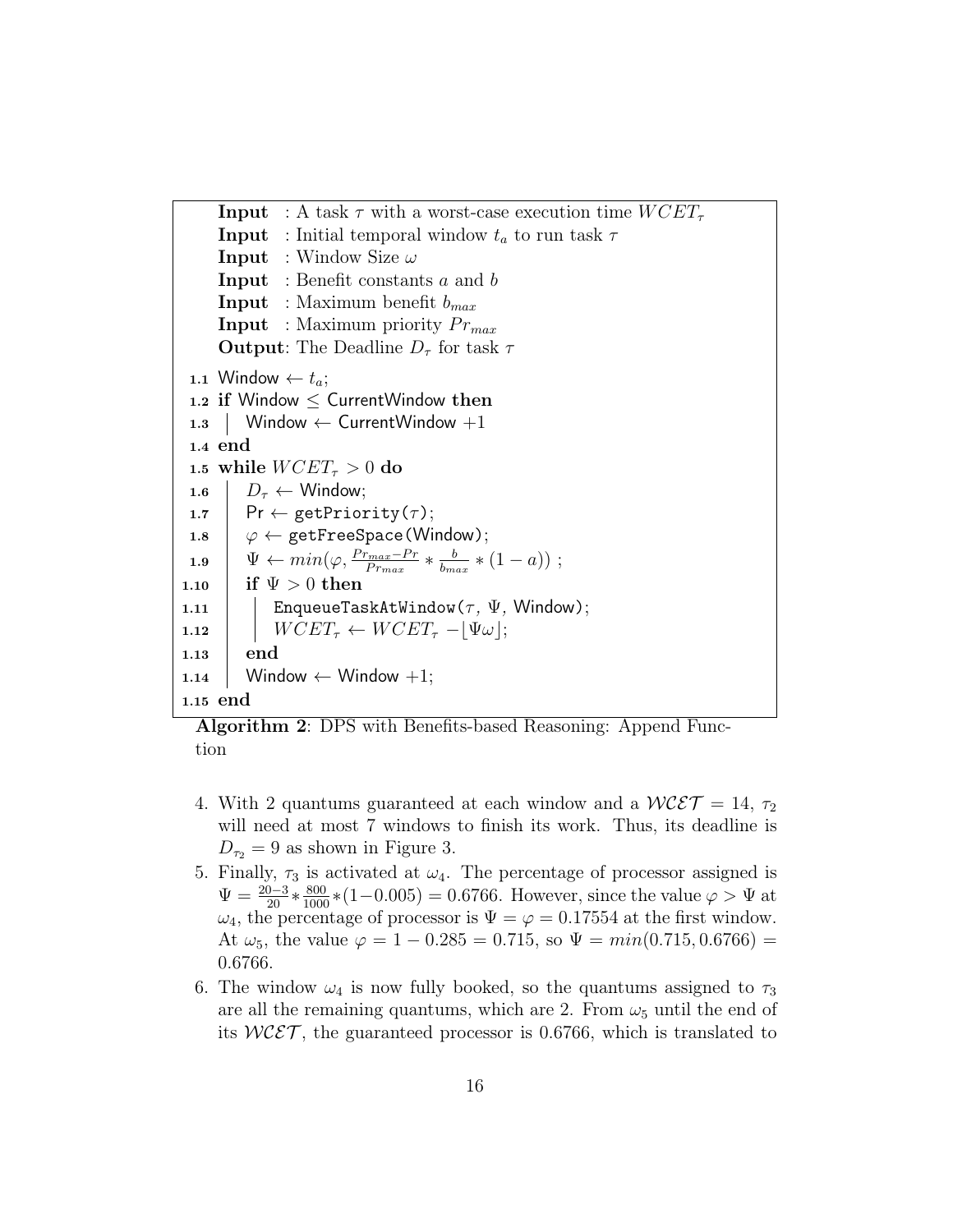5 quantums. This means that the deadline of  $\tau_3$  is  $D_{\tau_3} = 7$ .



Figure 3: BDPS Append Task trace example

As this section shows, the BDPS scheduler is an algorithm that tries to maximize the benefit to be drawn from the execution of tasks, while at the sometime keeping the constraints that are desirable (i.e. the possibility of sharing the CPU fairly among all tasks and calculating an accurate deadline prediction to establish a temporal commitment with the client).

#### 4. Experiments and Results

In order to evaluate the new scheduler presented in this work, a discrete simulator has been developed to test all the features and advantages provided by an Operating System that implements the benefits-based scheduler with deadline prediction. The operating system simulator allows us to test the functionality proposed by this work but avoids the complexity of developing the full operating system low-level abstractions. This simulator will help us to evaluate how the scheduler behaves in a distributed service-based environment where time and quality parameters (measured as benefits) are a key factor.

In this section, we present how the simulator works and the different tests that have been done by analyzing the different approaches and how they contribute to the operating system behavior. We will also compare these results with a representative set of some of the most well-known scheduling techniques.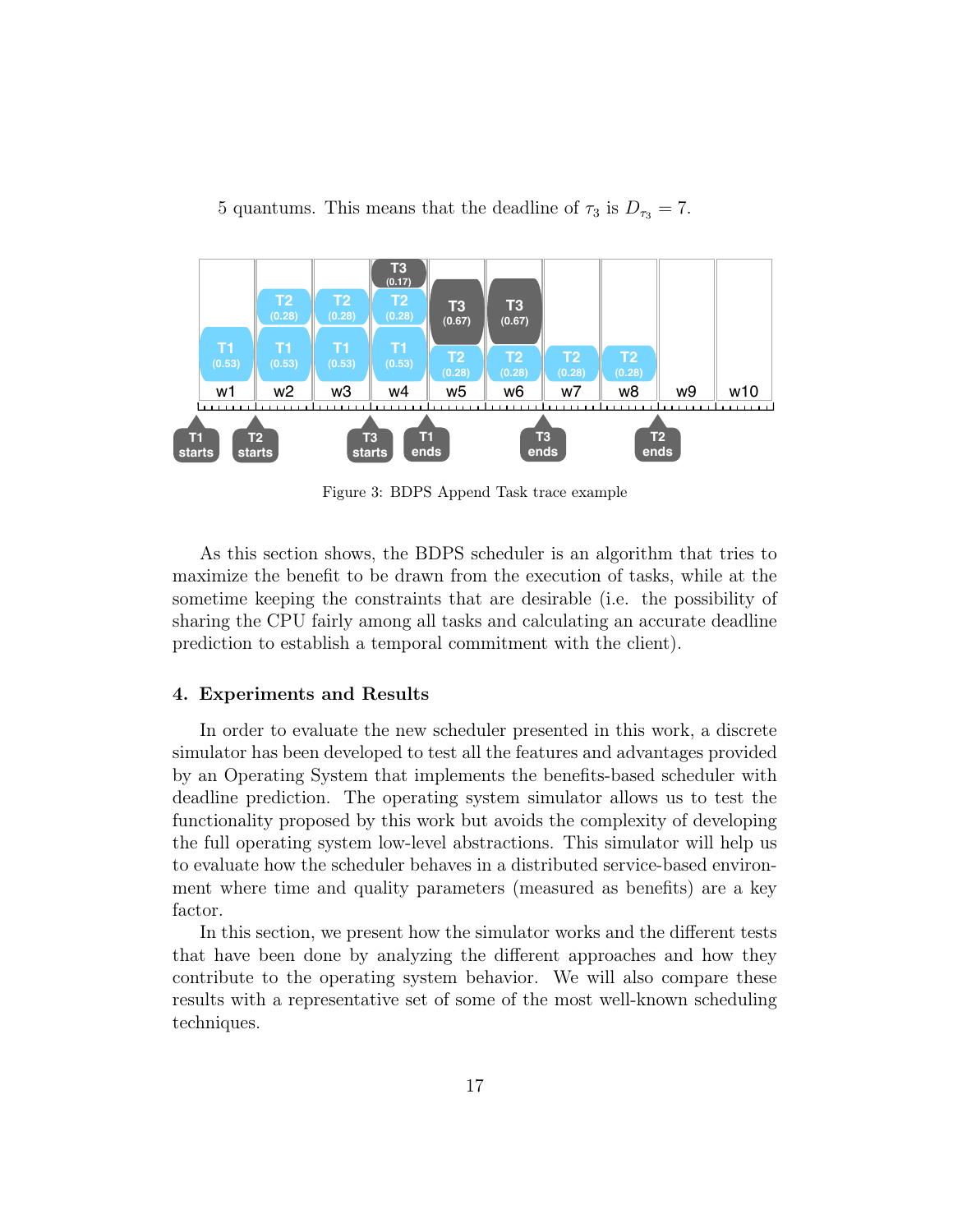#### 4.1. The simulator

This operating system simulator software represents a distributed environment according to the Distributed Goal-Oriented Computing paradigm followed by the OS [Palanca et al. (2012)]. Inside this environment, there are several goal-oriented operating system nodes represented that offer services to the rest of the network. Each OS node also implements the different versions of the scheduler presented in this work. To discover and use these services, the OS uses a common publish-subscribe protocol. Some of these protocols are ZeroConf [Guttman (2001)] and XMPP PubSub [Millard et al. (1999)]. The XMPP PubSub protocol is used by this simulator to allow agents to be subscribed to a service directory. Thus, agents are notified when a service that matches their preferences is registered or unregistered.

Communications between nodes of the network are a key factor in allowing temporal commitments when invoking services. The best case for this specific-purpose operating system is a time-bounded network where communication lapses are predictable. For this reason, the communication module includes a message-passing system that simulates a time-bounded network, which allows end-to-end operations to be predicted. Providing guaranteed latency times in communications to establish message-based protocols in distributed environments was developed in works by [Tindell et al. (1995)] and [Schmidt and Kuhns (2000)].

Although clock synchronization is not a hard restriction for this simulated OS, it is a desirable option to simplify the management of temporal commitments between nodes. The simulator assumes a temporal-bounded environment which requires clock synchronization and predictable communications with respect to time. Several proposals are currently using a global time service which synchronizes the clock in every OS in the network [Kopetz and Ochsenreiter (1987)]. With these proposals, when a new operating system is added to the network, it automatically gets synchronized with the rest of the network nodes. This global time service is very useful for establishing proper temporal commitments and uses known solutions for clock synchronization in distributed real-time systems.

However, an environment with time-bounded communications is not always possible. In a real scenario where the network communication cannot be temporal-bounded (e.g. the Internet), time predictions will be less reliable. However, in the OS, prediction failures are not critical. These failures have the side effect of diminishing the trust that the client will have in the OS in the future.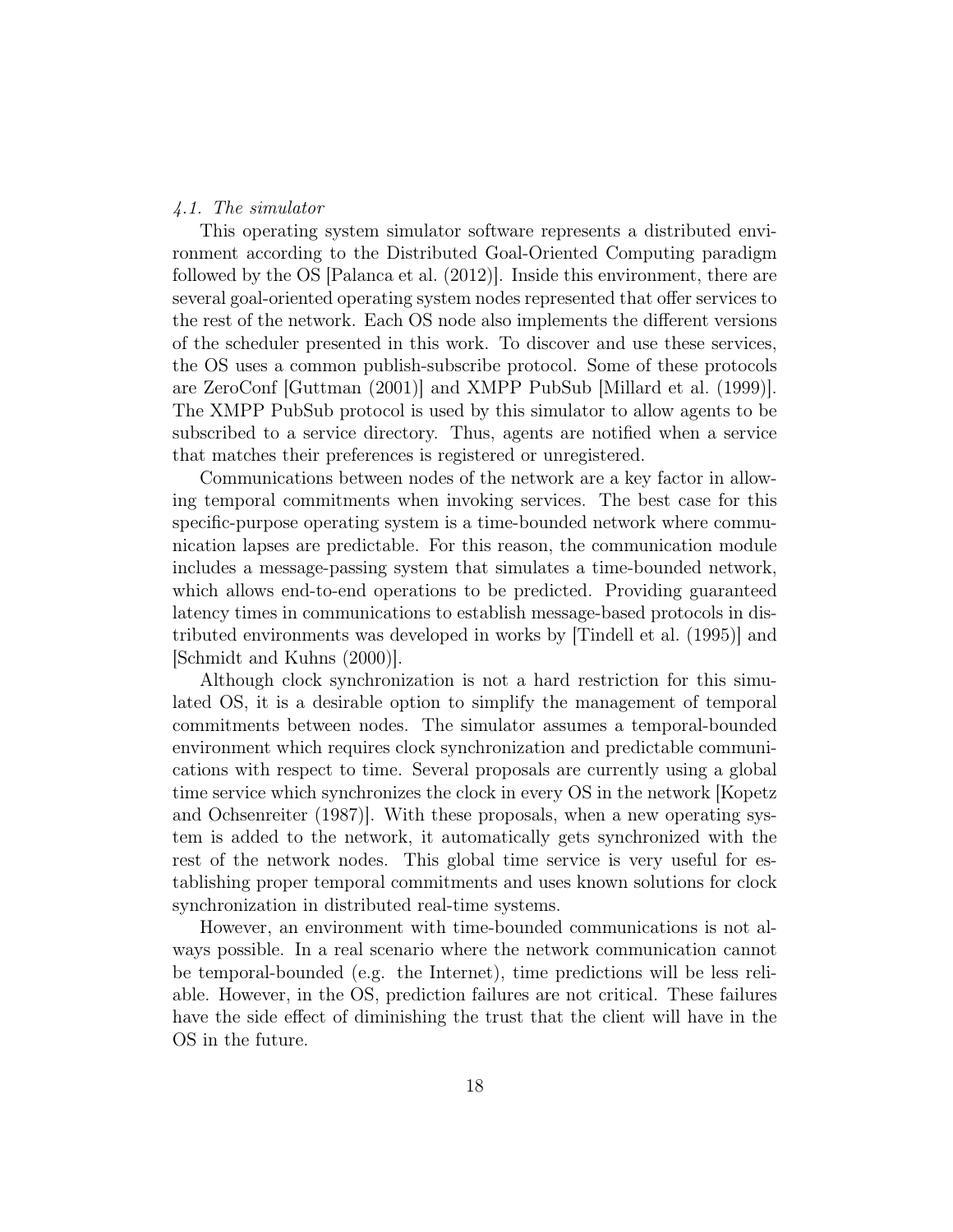This OS simulator allows us to set some parameters that change the conditions of the OS environment or the scheduler configuration. We can change the schedule policy, the number of concurrent tasks, the size of temporal windows and quantum bursts, etc.

The simulator has a scripting system that loads a configuration for the desired environment. The script can define the initial configuration of the environment (number of nodes, agents, distribution of the services by agent, etc) by setting up the scenario that is desired for the simulation. It can also schedule different events that will be processed during the simulation in order to change the environment at runtime. The scripting system is also able to generate a random task load for the OS. This is useful when we want to evaluate the same scenario with as many task loads as possible.

All the experiments were conducted using the same methodology and with at least 1000 repetitions. We found that the standard deviation converges after 1000 repetitions. The t-student test of significance was applied to the results of the experiments. This test aims to prove that the differences between the approaches applied in the experiments are statistically significant. The probability of obtaining equal results for different approaches (which is our null hypothesis) is very low (it was always below 0.05).

All the experiments were run in the same scenario. This scenario was configured as follows:

- Two OS nodes: one called *ClientHost*, which hosts a *ClientAgent*, and one called ProviderHost, which hosts a ProviderAgent.
- ProviderAgent is an agent that offers up to 500 different atomic services. Since services are atomic services, each one will be represented by the scheduler as a task.
- ClientAgent is an agent that invokes each one of the registered services. The system load is activated at the beginning of the experiment. This means that the complete set of services is activated at the beginning of the experiment.

Some simulator parameters were changed during the experiments, depending on the nature of the experiment. However, they had default values which were used when not otherwise specified:

• The WCET of each service was assigned following a Gaussian distribution between 1 and 200 time units.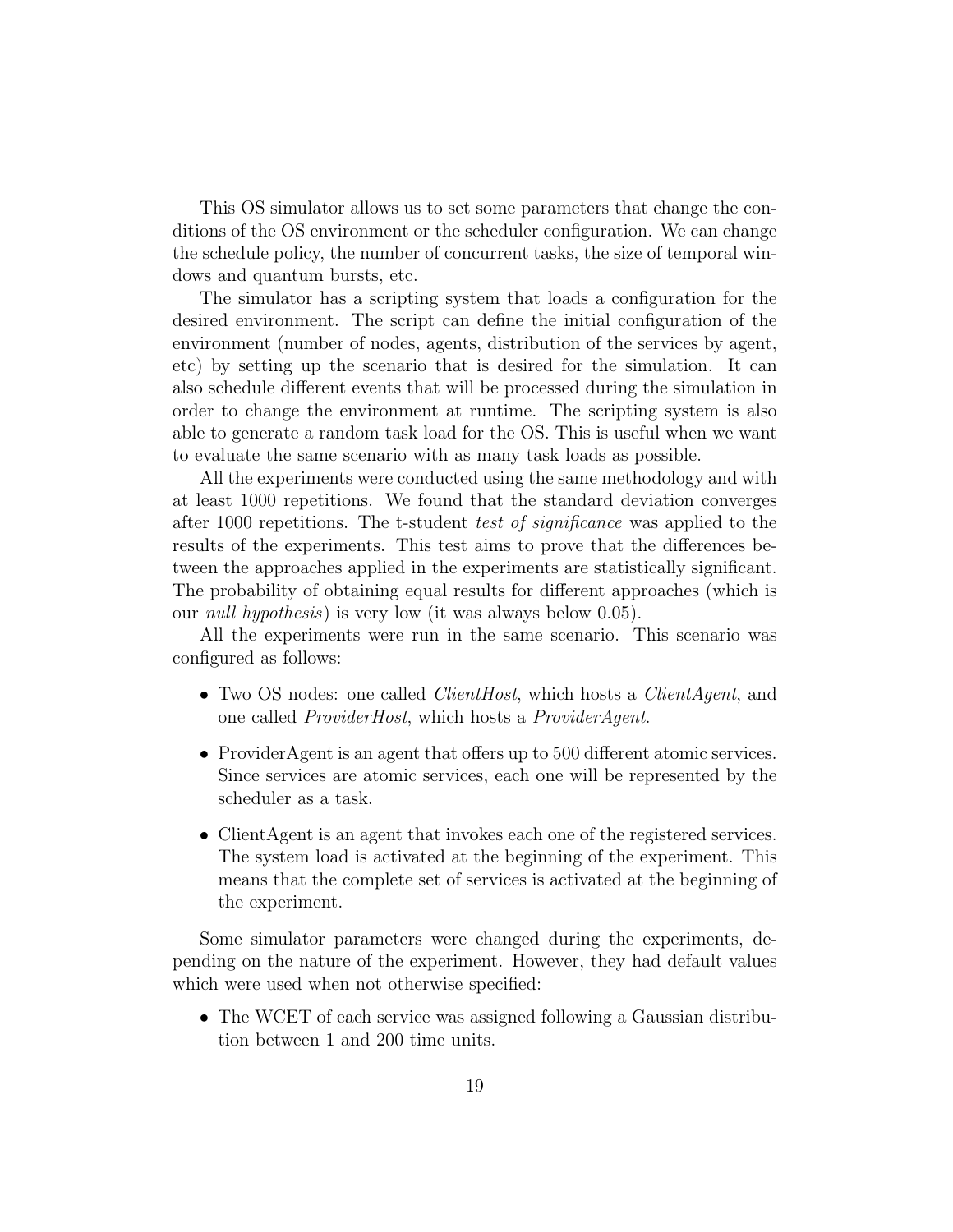- The default temporal window size was set to 256.
- The default size of the quantum burst was set to 64.
- The benefit function was an exponential function  $(f(x) = b * e^{-ax})$ , where the  $a$  and  $b$  parameters were assigned following a Gaussian distribution. It was mandatory for the a parameter to be in the range  $[0-1]$ . The b parameter was in the range  $[1-500000]$ , which was high enough for the purposes of these experiments. The exponential function is used for purposes of clarity and simplicity. The selected benefit function defines the curve which makes fall the benefit value. Since the a and b parameters also affect the benefit fall, we have used the same function for all nodes in order to keep things simple in the analysis of the experiment. In this way, any other function could be used in the experiment. This would change the global values of benefit but it would not alter the conclusions obtained in the experiments, because the function does not modify the behavior of the scheduler.

The set of tests performed in this work are presented below. They were divided into four test suites. The first experiment analyzed the three refinements of the scheduler to test how accurate their deadline prediction was. The second experiment focused on the benefits feature, comparing the three schedulers with some well-known schedulers. In the third test suite, we present an experiment that analyzed some relevant scheduler metrics like utilization, throughput, and measurements of time, comparing them with other schedulers. Finally, the last experiment focused on the BDPS algorithm in an attempt to find the parameters that improve the behavior of the scheduler.

#### 4.2. Experiment 1: Deadline Prediction Accuracy

This first experiment was designed to compare the three refinements of the Deadline Prediction Scheduler. The main difference between them is how accurately they predict the instant of time when a task is going to finish, which we call its *deadline*. Each one of the refinements incrementally includes all the features of its predecessor. This means that DPS-Dy includes Resource Booking and adds the Dynamic Priority Promotion feature, while BDPS includes both Resource Booking and Dynamic Priority Promotion and adds the Benefits-Based reasoning.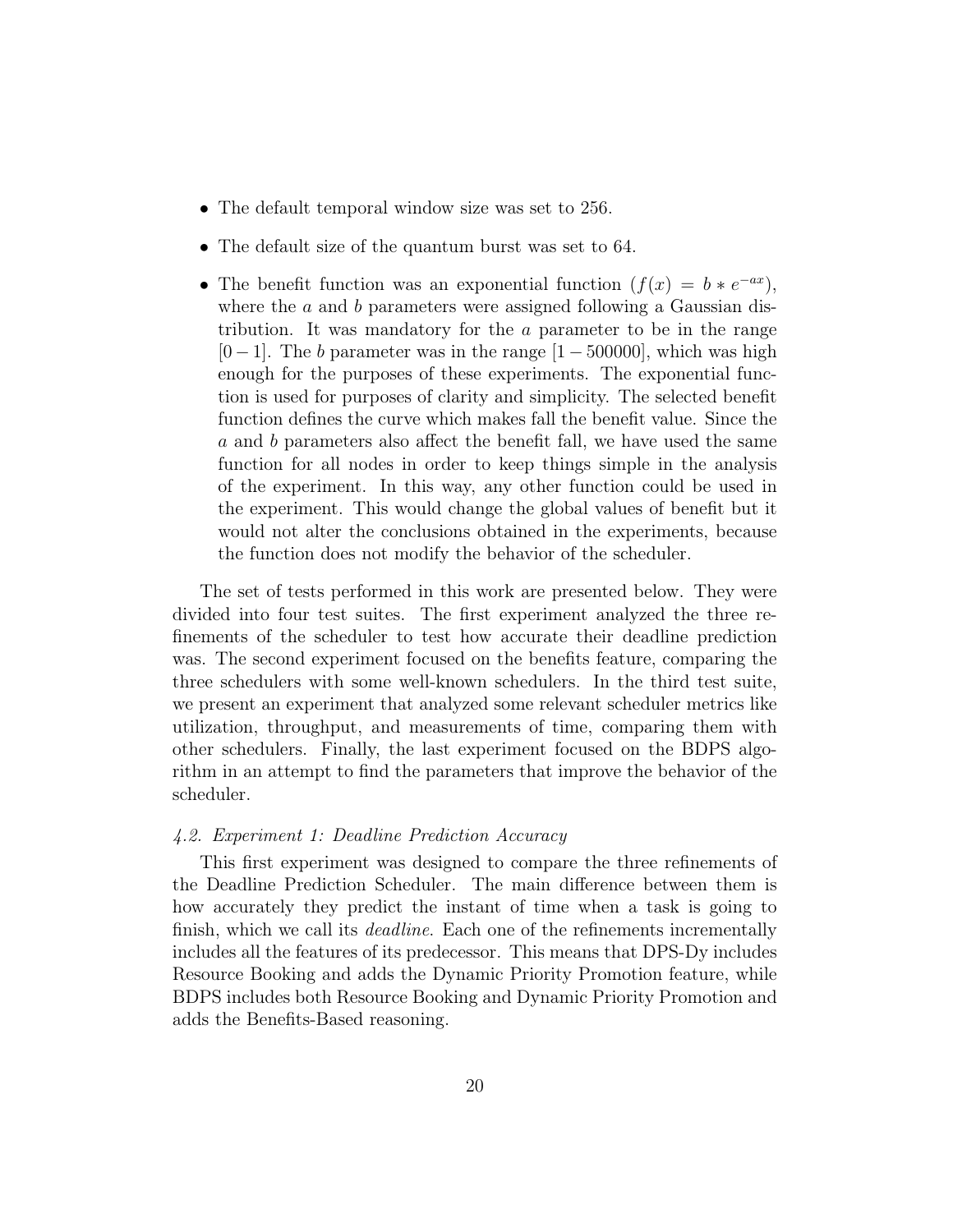The three approaches of the scheduler (DPS, DPS-Dy and BDPS) were compared in this experiment in order to prove that the accuracy of the deadline prediction improves with Dynamic Priority Promotion.

This experiment ran the simulation with different numbers of services (from 10 to 500 in steps of 10) and compared the difference between the real execution time and the deadline that was predicted. The results are shown in Figure 4. This graph shows how low the accuracy of the DPS algorithm is since it situates the deadline in the worst case, without taking into account the possible interactions between tasks. However, the DPS-Dy and BDPS algorithms made a better deadline prediction. This is because they precisely calculated when each task was going to be finished by taking into account the Dynamic Priority Promotion mechanism. DPS-Dy made the promotion by looking at the order of arrival of the tasks, while BDPS used the guaranteed percentage of CPU based on the supposed benefits. The slight differences between the prediction and the real execution time are due to the gain time bursts. When all the booked CPU was consumed and the temporal window had not yet finished, the scheduler entered in gain time mode, where the execution of active tasks was advanced using a different policy. In the experiments of this work, we used a gain time policy that we have called *Highest Benefit First* (HBF). This policy selects the task with the highest benefit in order to obtain the CPU during the next quantum burst.

The worst case where the DPS algorithm calculates the deadline is when all the CPU time is full and it never enters in gain time. This means that all tasks get activated at the same time and they also have the same WCET. But this worst case is a very rare situation. What is usual is that a task that finishes its execution leaves the booked CPU it had and then other tasks are able to use it. The DPS-Dy and BDPS algorithms can make a more accurate deadline prediction since they use the Dynamic Priority Promotion technique presented in this work.

The results of this experiment show us that the approach of the DPS algorithm is a very pessimistic approach since it gives us a very high and unreal deadline prediction, especially when the number of tasks grows. On the other hand, DPS-Dy and BDPS have a very similar and acceptable prediction since it is very close to the real execution time. This experiment proves that the Dynamic Priority Promotion approach improves the deadline calculation accuracy.

We have to take into account that we do not know the arrival rate of the tasks, which makes it difficult to create an off-line schedule plan without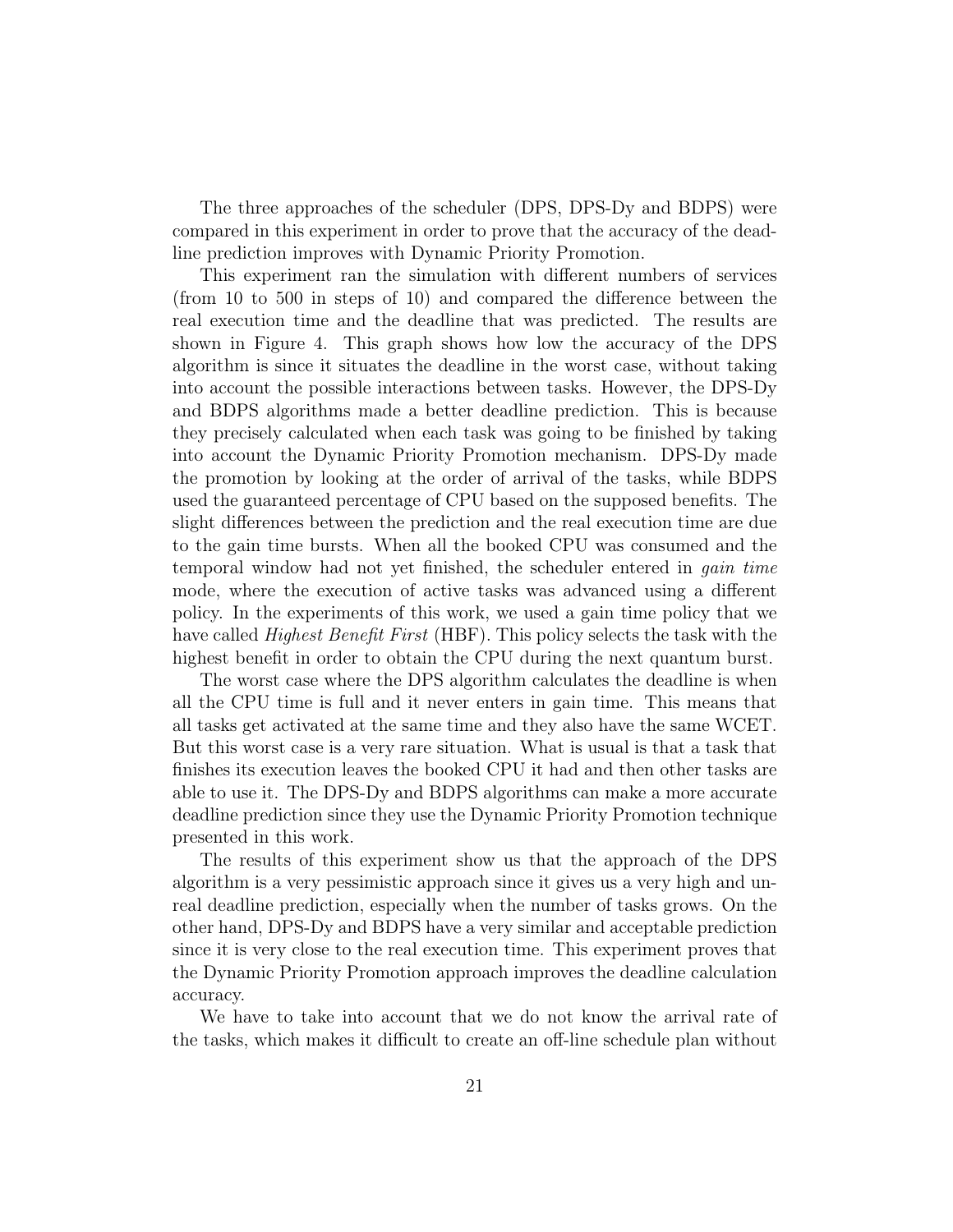

Figure 4: Deadline Precision Accuracy

breaking our commitments; however, the CPU booking technique solves this problem on-line. Moreover, the advantage of this scheduling algorithm is that, even if we have lots of gain time due to a low task arrival rate, the scheduler will still be able to reach a better execution time. In any case, the real execution time of the task will always be below the deadline prediction.

#### 4.3. Experiment 2: Benefits

This experiment was designed to test how a benefit-oriented algorithm helps the server to reach the highest rates of benefits. It aims to compare the behavior of the three schedulers presented in this work (DPS, DPS-Dy, and BDPS) with a representative set of well-known operating system schedulers.

We briefly present these scheduling algorithms:

FCFS First-Come First Served algorithm [Silberschatz et al. (1998)] is a nonpreemptive scheduler that gives the CPU to the tasks in order of arrival.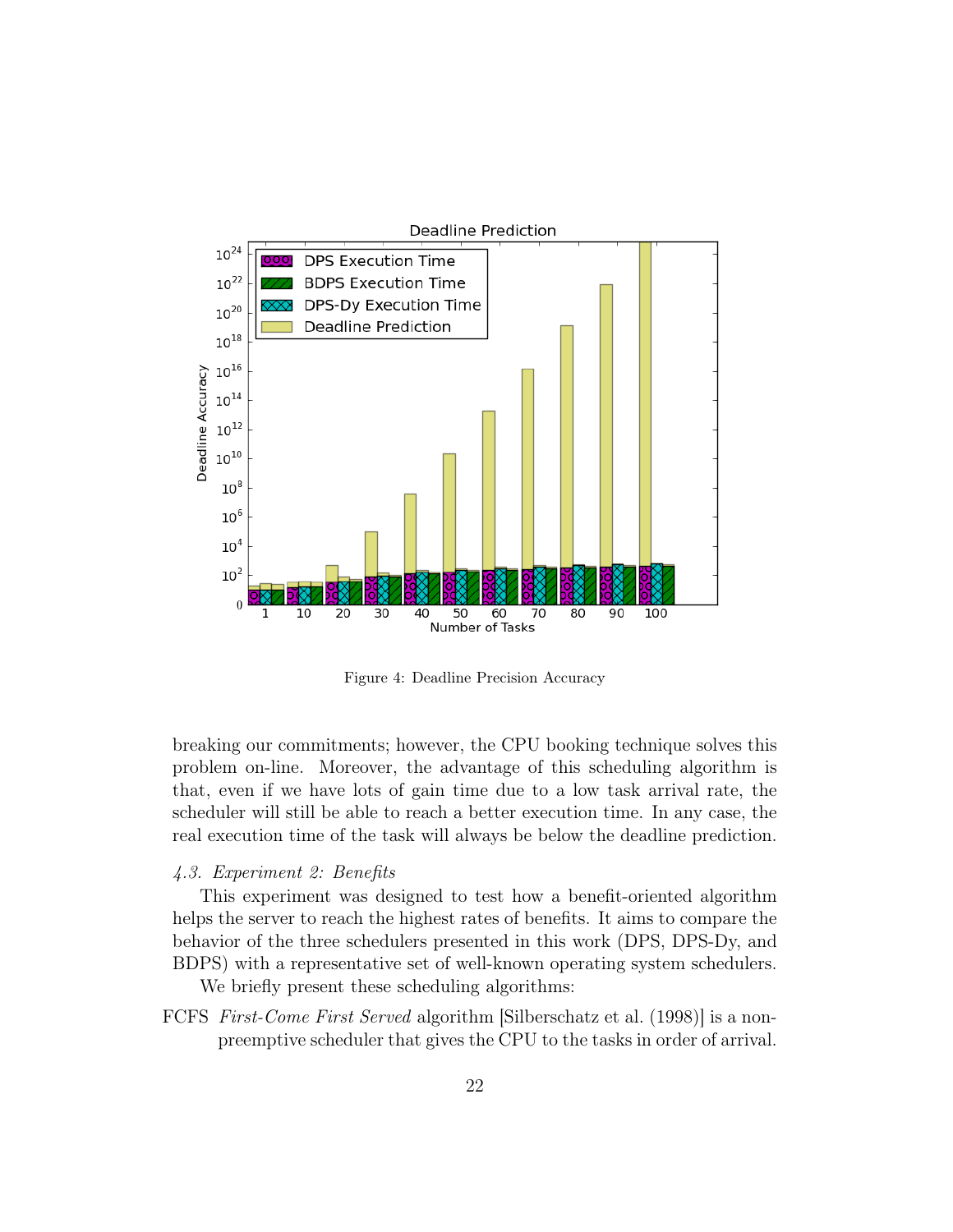When a task gets the CPU, it keeps the processor busy until it finishes its execution.

- RR Round Robin [Silberschatz et al. (1998)] is an algorithm made for sharing the CPU with the same percentage of time. Round Robin splits the time in quantums and gives the CPU cyclically to each task during the duration of a quantum burst.
- CFS The Completely Fair Scheduler [Wong et al. (2008)] is an algorithm that tries to make the most fair use of the CPU. It works by giving the CPU to the task that has used the least amount of time. This way it maximizes the interactive performance, while keeping a high CPU utilization.
- SRTF Shortest Remaining Time First [Silberschatz et al. (1998)] is an evolution of the well-known SJF algorithm (Shortest Job First). This scheduler selects the task with the smallest execution time to execute next. SJF is a non-preemptive scheduler, while SRTF is the preemptive variant that takes into account the remaining execution time instead of the full execution time. SRTF makes the decision of assigning the CPU when a task arrives or completes. SJF and SRTF achieve better performance than FCFS. However, unlike FCFS, there is the potential for starvation in these schedulers. Starvation occurs when a large process never gets run because shorter tasks keep entering the queue.

We also compare the schedulers with an algorithm developed with the single purpose of optimizing the benefit. We have called this algorithm the Highest Benefit First (HBF) scheduler. HBF is an algorithm that selects the task with the highest benefit for execution. This is a non-preemptive scheduler which was originally designed for the gain time stage of the BDPS algorithm instead of using approaches unrelated to the benefit like FCFS, random. etc. However, for experimental purposes, we developed a full scheduler using HBF in order to compare it with the rest of the schedulers.

The experiment under consideration consisted of a set of tasks executed by all these algorithms. The system workload was the same for every algorithm, so the only change was the order in which tasks were executed (depending on each algorithm's policy). At the end of the experiment, it calculated how much benefit the provider agent acquired at the server OS.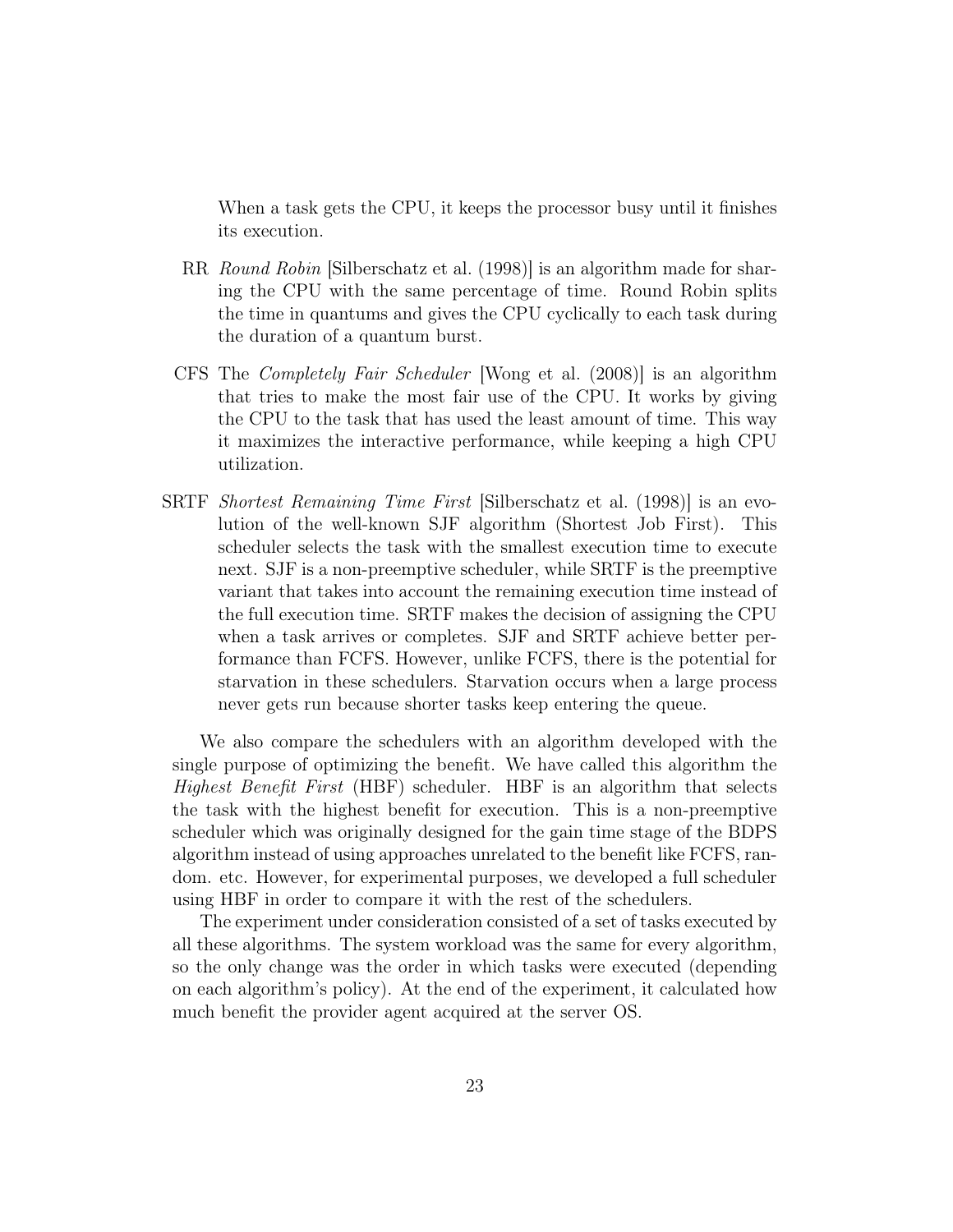In this experiment, each task used an exponential benefit function ( $f(x) =$  $b * e^{-ax}$ , where the a and b parameters were assigned following a Gaussian distribution. The a parameter was always in the range  $[0 - 1]$ . For the b parameter, we selected a smaller range  $([1 - 500])$  in order to make the results more manageable. Every time a task leaves the CPU, it gets a benefit following the  $f(x)$  function.



Figure 5: Benefit experiment results for each tested algorithm

Figure 5 shows the results of the experiment. This graph shows that the algorithm that reached the highest benefit rate was the HBF scheduler. This makes sense since this algorithm was optimized to always run the task that gave the most benefits in the short-term. Since each task provides a part of the benefit each time it reaches the CPU, the Round Robin scheduler (which shares the CPU in equal amounts of time between each task) also reaches a high quota of benefit.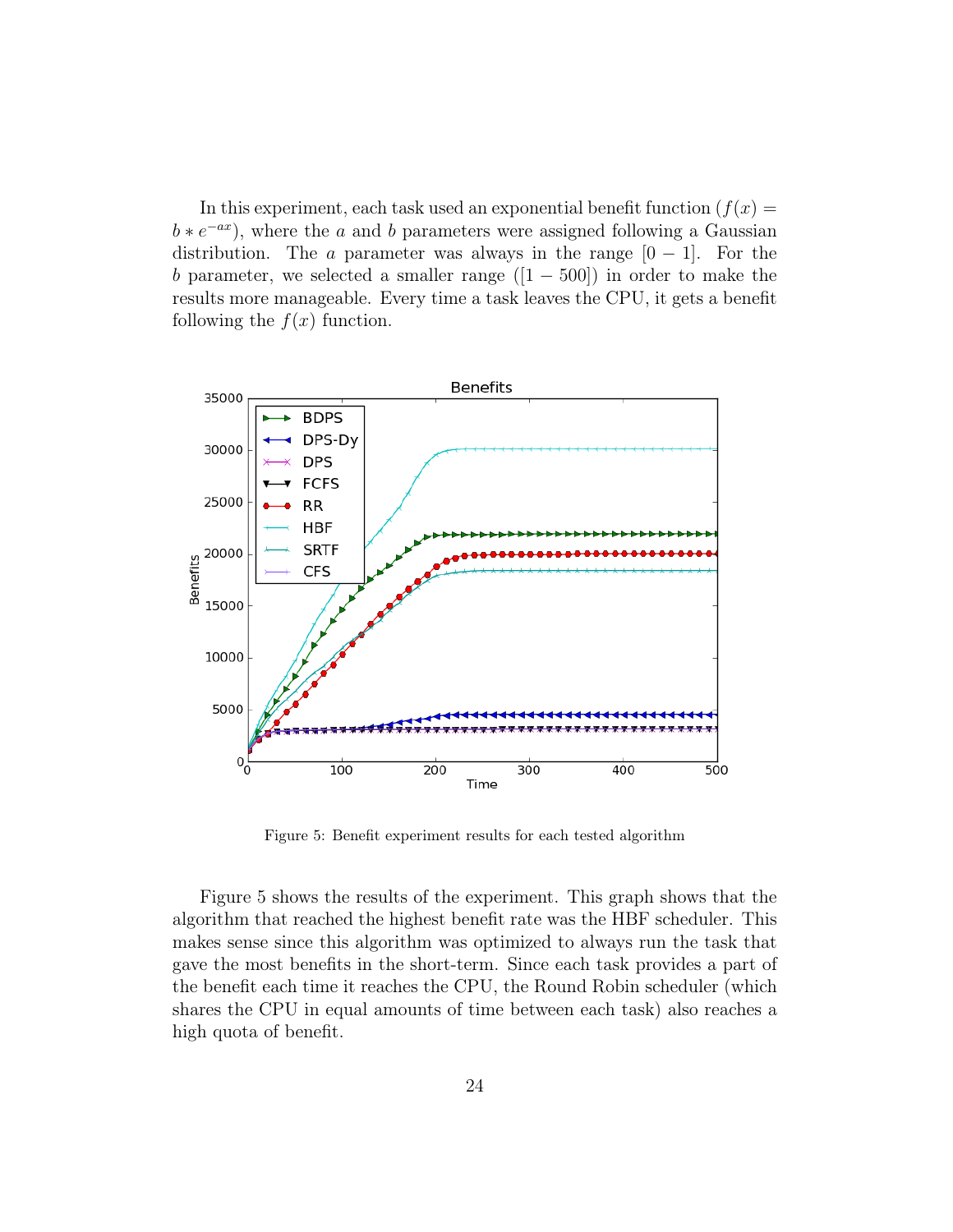The Benefits-based Deadline Prediction Scheduler (BDPS) meets all the desired conditions presented in this work. BDPS shares the CPU time using the benefit function of the tasks and uses temporal windows where the guaranteed processor is assigned in quantum bursts. Thus, it reaches high rates of benefits without starvation or interactive performance problems and it is also able to calculate an accurate deadline prediction. This allows the agents to establish proper temporal commitments with their clients. The SRTF scheduler has one of the highest rates of executed tasks per unit time. This makes this algorithm also reach a good benefit value, which is close to the RR rates.

The FCFS, DPS and DPS-Dy algorithms are similar in that they do not care about benefits when scheduling nor do they share the CPU time between tasks fairly. These scheduling algorithms share the CPU using the order of arrival as priority, which results in very low benefit values.

In this experiment, the BDPS reached very good values of benefit. However, there was another scheduler (the HBF one) that reached even better results when we only measured benefits. However, there were other metrics that must be taken into account, like response time, utilization, or the deadline prediction. In later experiments, this metric (the deadline prediction) invalidated the HBF option, because it must necessarily accept every task that enters the system and, therefore, share the CPU time with that new task.

#### 4.4. Experiment 3: Scheduler Metrics

In this experiment we present some common scheduler metrics [Tanenbaum (2008)] that allow us to compare the algorithms presented in this work with some of the reference algorithms in terms of performance, utilization, etc. We selected five metrics to compare the same algorithms from experiment 2.

The metrics are the following:

Utilization This metric measures how busy the CPU is. The definition that we used in this work for utilization is presented in (equation 4), where  $nQ$  is the total amount of used quantums,  $nCS$  is the number of context switches, and  $cCS$  is the cost of a context switch. A context switch occurs every time the OS suspends the execution of a task to make way for the execution of another task. Suspending a task involves storing its state (registers, program counter, etc), which is computationally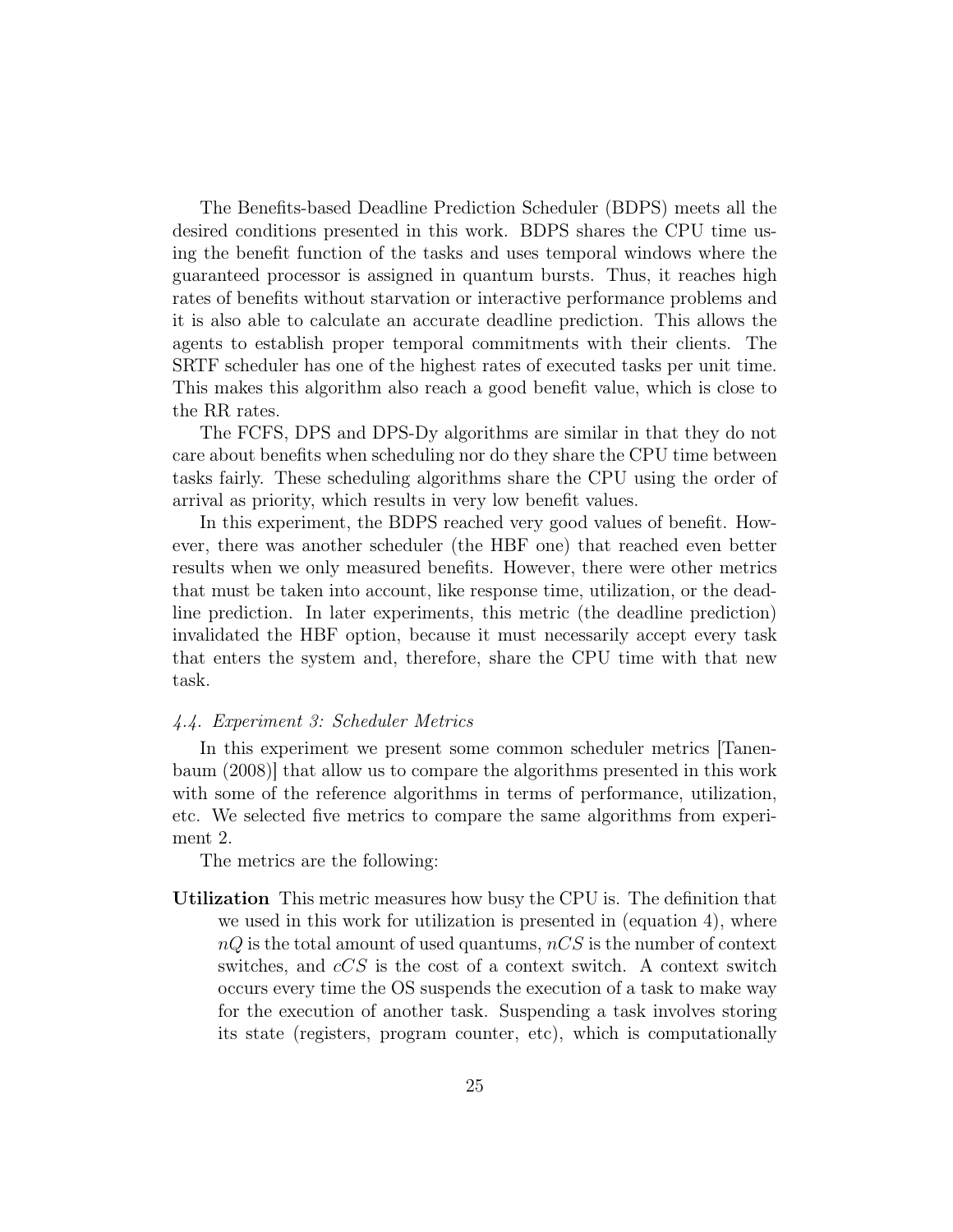intensive. That is the reason why the OS designs aim to optimize the use and cost of context switches.

$$
U = \frac{nQ}{nQ + nCS * cCS} \tag{4}
$$

**Throughput** This metric measures the number of tasks  $(nT)$  that complete their execution per time unit (equation 5).

$$
T = \frac{nT}{nQ + nCS * cCS} \tag{5}
$$

- Turnaround Time This is the amount of time needed to execute a particular task. This measures the time since a task was activated until it finishes its execution. This value is usually calculated as the average of all the turnaround times of every task.
- Waiting Time This metric measures the time that a task has been waiting in the ready queue. It is always a lower value than the turnaround time since it includes the waiting time and the execution time.
- Response Time This is the amount of time that a task takes since it is activated until the first execution is produced. In this work, we measure this value as the instant of time when a task first gets the CPU.



Figure 6: Utilization and Throughput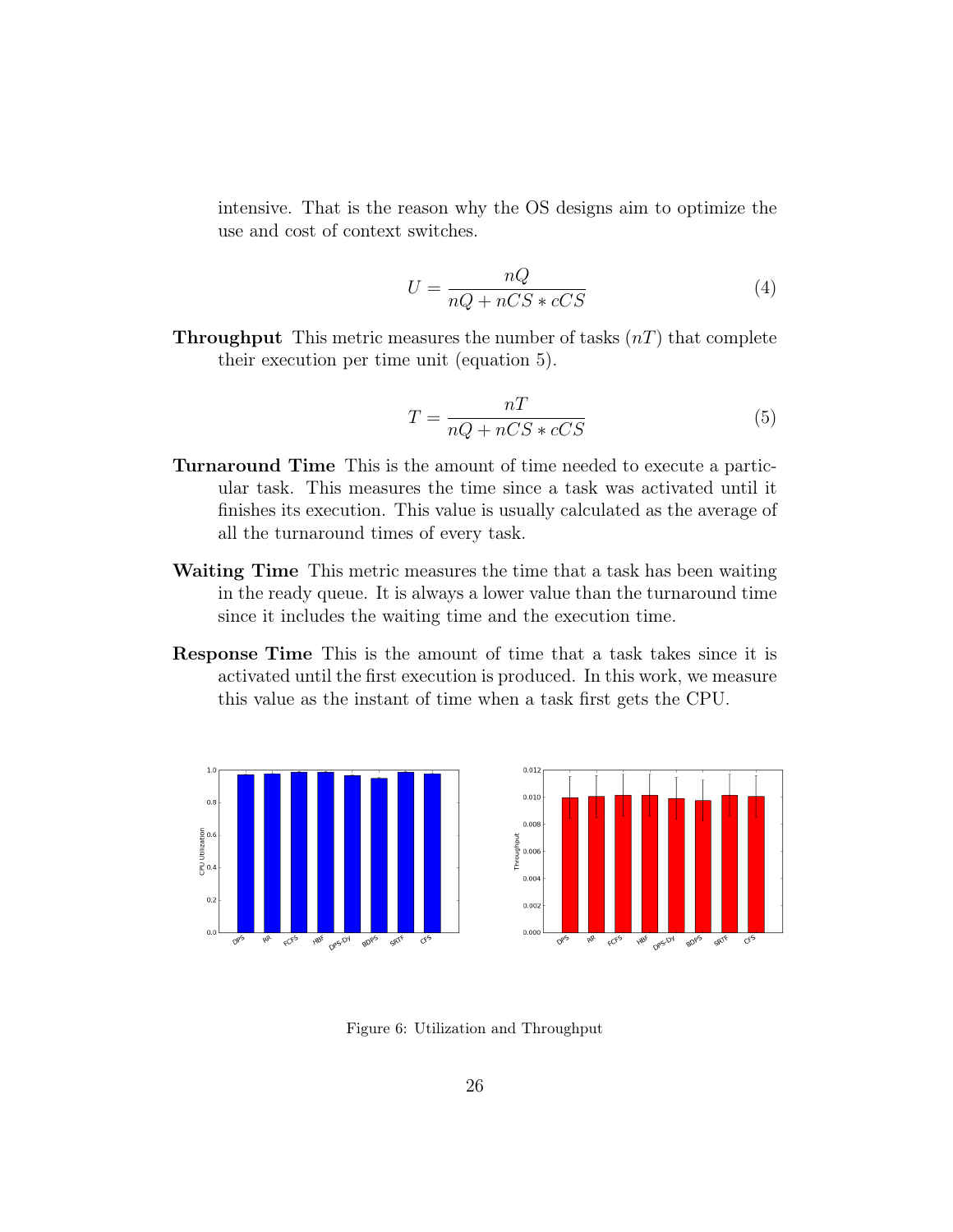Figure 6 presents the results of the utilization and throughput metrics for each one of the algorithms. It can be observed how the vast majority of the algorithms keep a high rate of utilization since they are completely dependent on the number of context switches that are performed. The BDPS algorithm is the algorithm that performed the most context switches. This occurred because the size of the temporal window that we adopted was four times the size of a quantum burst, which produced many potential context switches inside each window because BDPS does not always use the full quantum burst size to change the running task. The booked CPU for a task inside a window may be smaller than a quantum burst (depending on the benefit it provides and its priority), so, on average, there are more context switches than using other fair algorithms like RR or CFS. However, the CPU Utilization of the BDPS algorithm is still over the 90%, which is a very acceptable rate. The algorithms with the higher CPU Utilization rate are the non-preemptive ones because they minimize the number of context switches. The Throughput metric has a very close relationship with the Utilization metric. Thus, the results are very similar to the CPU Utilization ones.

Figure 7 shows the Average Turnaround Time and the Average Waiting Time. We can confirm that the SRTF scheduler was the one that provided the best rates of turnaround time (and, therefore, waiting times) because it selects every task that is closer to its end. However, all the fair algorithms (RR, CFS, DPS, DPS-Dy and BDPS) that share the CPU more equitably have longer turnaround times and longer stays in the ready queue. The other non-preemptive scheduler (FCFS) and the HBF scheduler have intermediate values for the turnaround time metric.

Figure 8 shows the Average Response Time for each of the studied algorithms. The Response Time is an interesting metric that shows how fast the user may receive an interaction from the service. That is why we measure how much time a task takes to first get the CPU since the task has been activated. The group of the fair algorithms traditionally have a good Response Time rate because they give the same opportunities to each task. The opposite occurs with algorithms with a high starvation risk (like FCFS or HBF) since a task may be blocked for long time periods if higher priority tasks are persistently entering the system.

The BDPS has a special position in this metric since it gets a very good Response Time rate. This is because it uses temporal windows and, inside each temporal window, it splits the time into bursts with a size that depends on the benefit parameters. This is why every task has a chance, even a small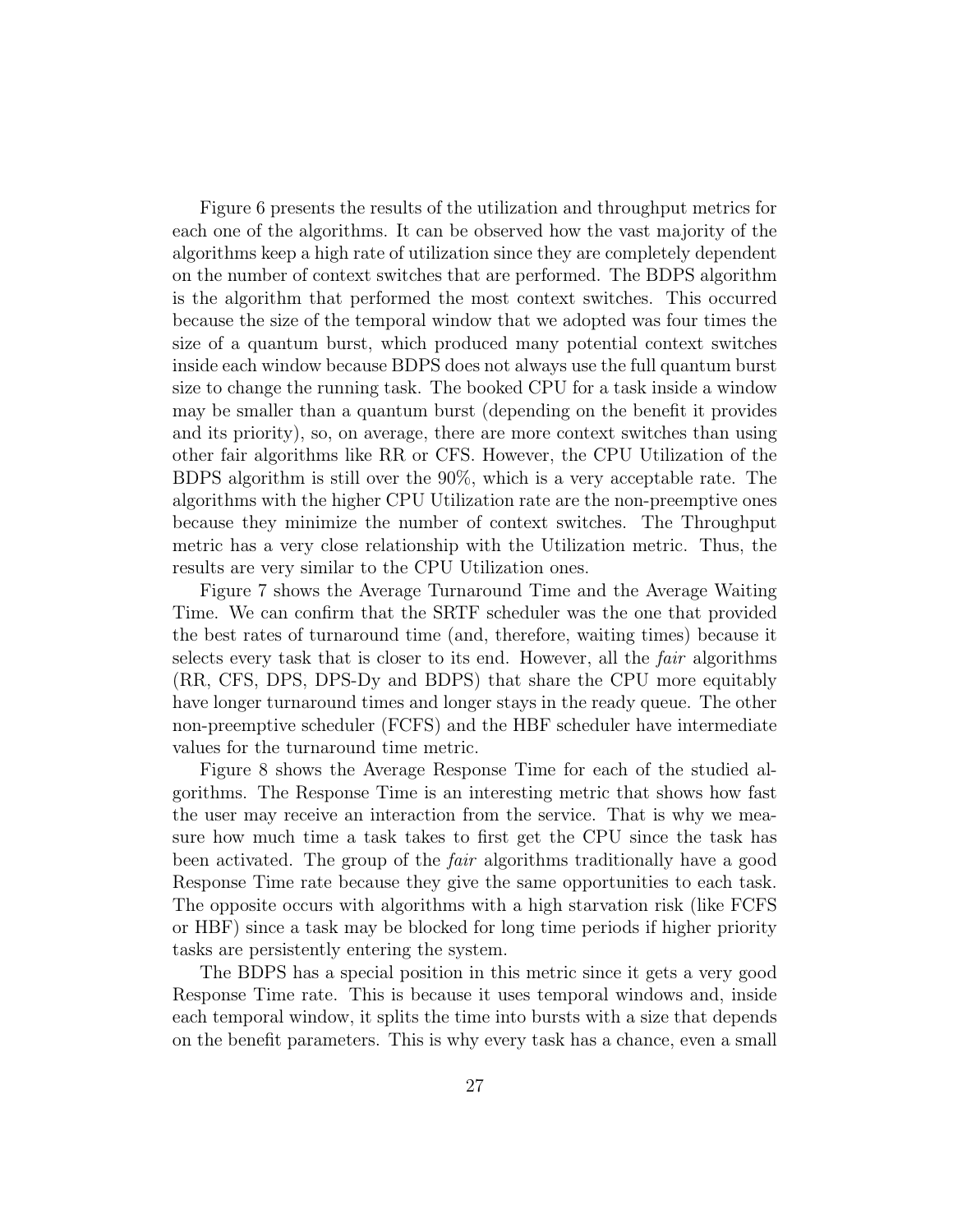

Figure 7: Average Turnaround and Waiting Time

one, to get the CPU at an early stage. Note that the DPS and DPS-Dy do not have Response Time rates that are as good as the BDPS one. This is because the DPS and DPS-Dy schedulers book the CPU always following the same method (the half of the remaining window time). This has a worse granularity and supports fewer tasks per window, which delays the entry of the last task to arrive.

Finally, Table 1 presents a qualitative comparison of all the algorithms using a normal distribution of their error differences. The table uses the following legend: a  $\bullet$  indicates that the algorithm has a good assessment in the metric; a  $\circ$  indicates that the algorithm has a bad assessment in the metric; a  $\bigcirc$  indicates that the algorithm is in the middle of the metric, which means that this scheduler is not distinguished by the metric; a  $\boxtimes$  indicates that the metric is not applicable for this algorithm, which invalidates the scheduler for the purposes of the case of study of this work.

The summary table shows that there is no algorithm that gets the maximum score in all the metrics. The SRTF scheduler obtains one of the best ratings inasmuch as it presents very good utilization and turnaround values, while it still presents acceptable values for benefit and response time. However, the impossibility of calculating a deadline prediction does also invalidate this scheduling algorithm for the purposes of our work. The non-preemptive approach (SJF) would simplify the action of calculating this prediction, but nowadays a non-preemptive scheduler has the starvation and interactive performance counterparts [Tanenbaum (2008)]. In addition to the algorithms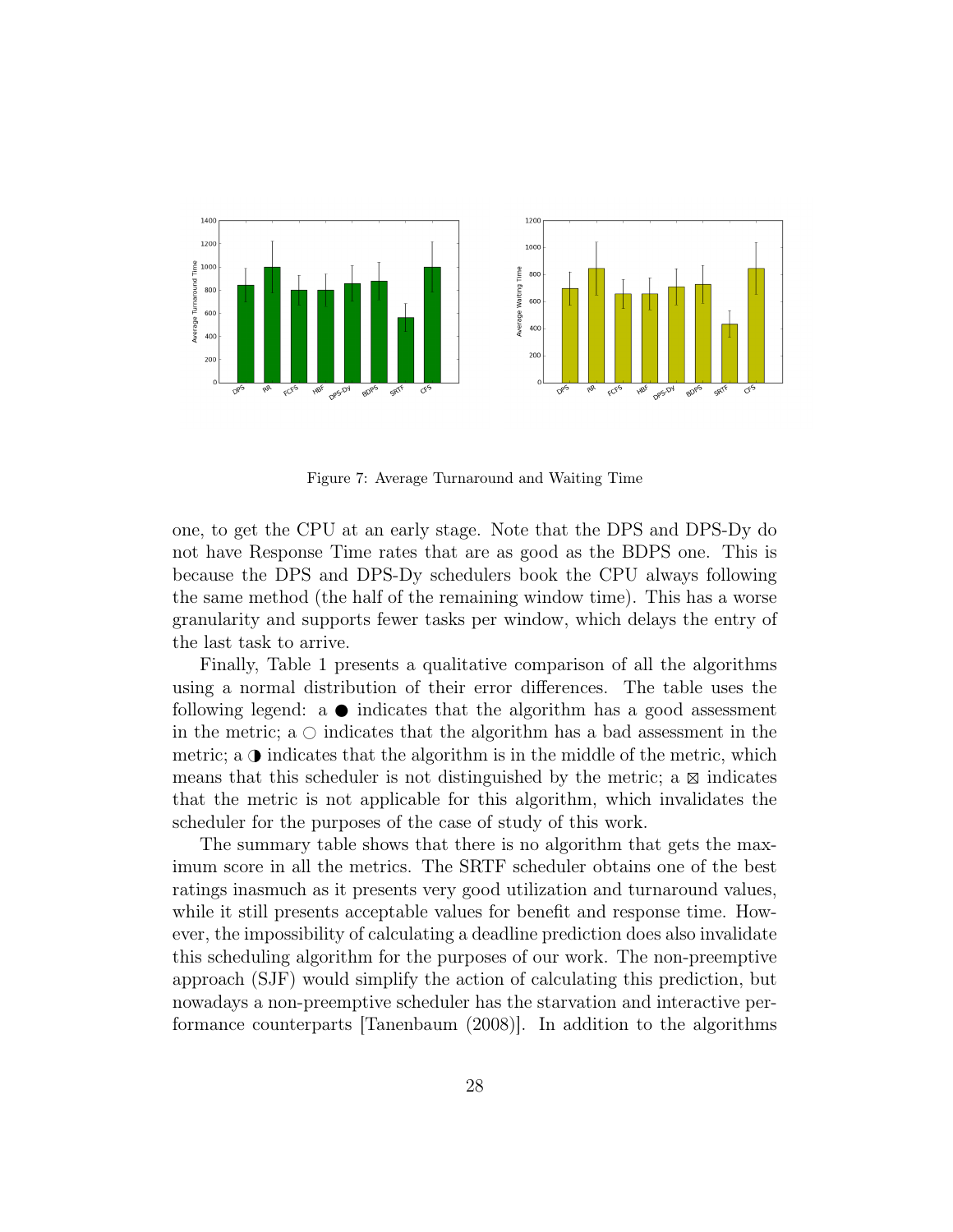

Figure 8: Average Response Time

presented in this work, the only algorithm that is capable of performing deadline predictions is the FCFS scheduler. Since it is a non-preemptive scheduler, as long as the WCET value is well calculated, it would be easy to know when a task is going to finish its execution. Nevertheless, the FCFS algorithm presents very bad results for the benefit and response time metrics.

The results presented in the experiments show us that the BDPS algorithm has good results for almost all the metrics, providing acceptable benefit results, turnaround times, and really good response times, and very accurate deadline predictions. This makes the BDPS a good choice for the operating system architecture presented in this work [Palanca et al. (2011, 2012)].

### 4.5. Experiment 4: Tuning the BDPS scheduler

Since the BDPS has been selected as the most appropriate scheduling algorithm for the OS architecture based on the Distributed Goal-Oriented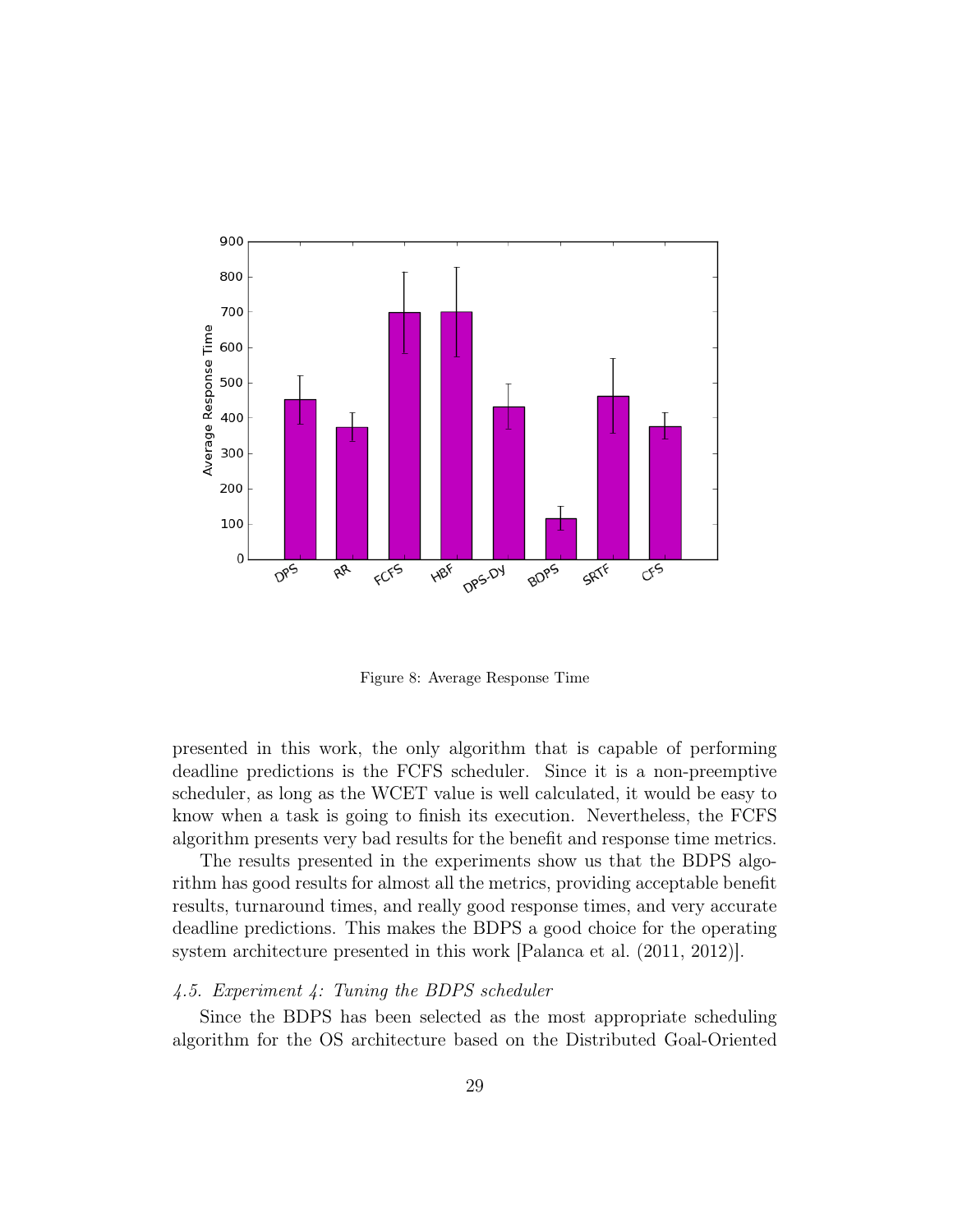|             | Benefit | Utilization | Turnaround | ResponseTime   Deadline Pred. |
|-------------|---------|-------------|------------|-------------------------------|
| <b>DPS</b>  |         |             |            |                               |
| $DPS-Dy$    |         |             |            |                               |
| <b>BDPS</b> |         |             |            |                               |
| <b>HBF</b>  |         |             |            | ⊠                             |
| FCFS        |         |             |            |                               |
| RR          |         |             |            | ⊠                             |
| <b>CFS</b>  |         |             |            | ⊠                             |
| <b>SRTF</b> |         |             |            | ⊠                             |

Table 1: Comparison Table

Computing paradigm, we now focus on this scheduler. The purpose of this experiment was to tune the algorithm by paying attention to the different parameters that could modify the behavior of the scheduler. We selected two parameters that could be modified in order to change how the scheduler behaved thereby changing the results of the metrics that tell us how good the algorithm was. The two parameters that changed were the size of the temporal windows and the size of the quantum bursts.

We designed an experiment where we ran 500 tasks using different sizes for the temporal windows (from 64 to 2048). The maximum size of the quantum burst was set again to a quarter of the window size. The scenario for each test was replicated exactly, and we only changed the size of the temporal window. Figure 9 shows how the utilization and throughput metrics increased when we increased the size of the window. This is because higher values of window sizes generate fewer context switches, which leaves more time to run tasks.

Figure 10 presents the results for the Average Turnaround Times and Average Waiting Times of the same experiments. These graphs show how the average times had their lowest value for intermediate values of temporal window sizes.

It can be observed that the bigger the window is, the better the turnaround times it gets. This is because a bigger window allows the scheduler to book larger CPU time slots, which makes the algorithm like a non-preemptive scheduler. This behavior is compensated by using quantum bursts like fair algorithms (RR, CFS), which ensures that the scheduler shares the CPU time fairly and avoids starvation. However, increasing the size of the quantum burst produces the same situation as with big temporal windows.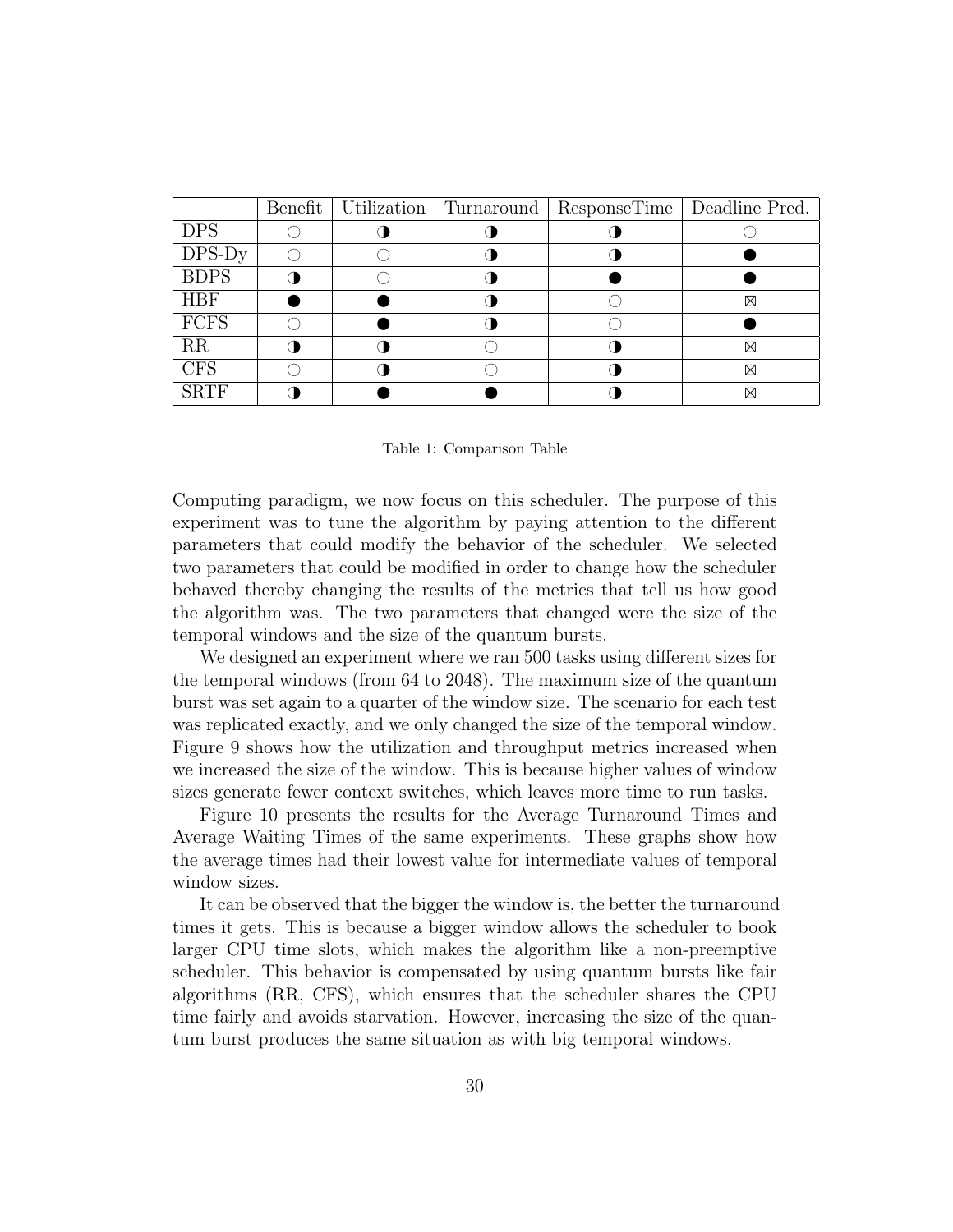

Figure 9: Window Size: Utilization and Throughput



Figure 10: Window Size: Turnaround and Waiting Times

It is important to note that these values are directly proportional to the size of the quantum bursts. This means that with big temporal windows and small quantum bursts, there is a high number of context switches, what will decrease our utilization metric. On the other hand, lower response times are obtained. To compare this, we performed an experiment where we kept the size of the quantum burst constant in a small size. Figure 11 compares the Response Time for different windows with the quantum burst proportional to the window size (the value was a quarter of the window size value (a) with a constant quantum burst value, which was set to 32 (b)).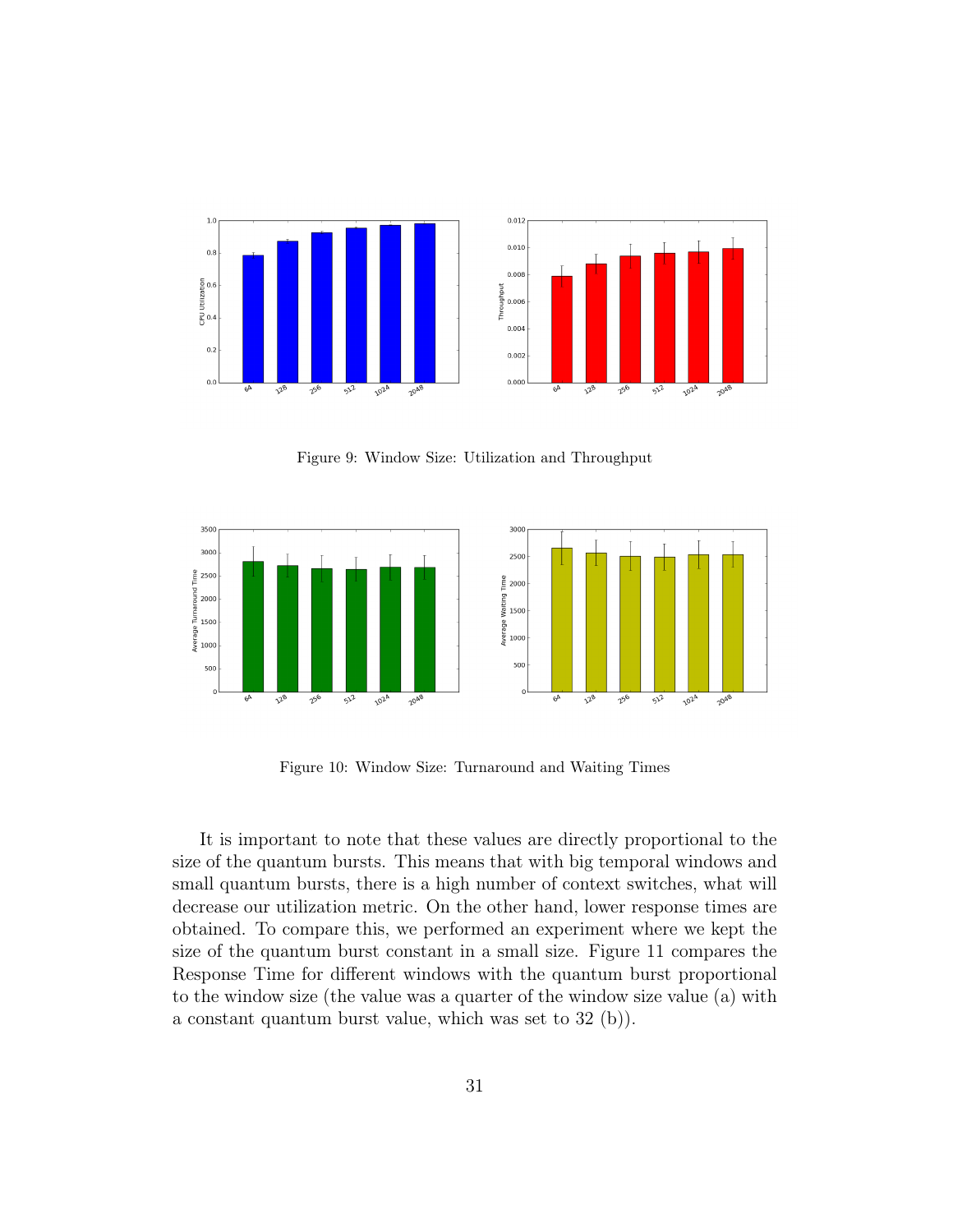

Figure 11: Window Size: Response Times varying the quantum burst size

As expected, these results show that higher values of window size and lower values of quantum burst size provided the best response times for the BDPS algorithm. However, there are some drawbacks to take into account if these values are used. The smaller the quantum burst size is, the smaller the algorithm utilization will be. And, what is most important, since the deadline prediction is always adjusted to the end of a window. This is because we predict that a task is going to finish before the end of a window, but we do not know the exact instant of time inside that window, higher values of temporal window sizes will have a worse deadline prediction accuracy (Figure 12).

In summary, in these test suites, we have experimented with how the size of the temporal window and the size of the quantum bursts directly affect the behavior of the BDPS algorithm. A good proportion between the two parameters might decrease the response time significantly. However, depending on which metric you are interested in boosting, the OS can select different values for these parameters to tune the scheduler. High values of window size provide high utilizations and throughput, but they deteriorate the deadline prediction and the turnaround and waiting times. This experiment showed that with a ratio of 1 to 4 between the window size and the quantum burst, intermediate values of window size (around 512) return acceptable average results for these metrics. This is the tuning that we have selected for the scheduler. However, the OS is able to change these parameters depending on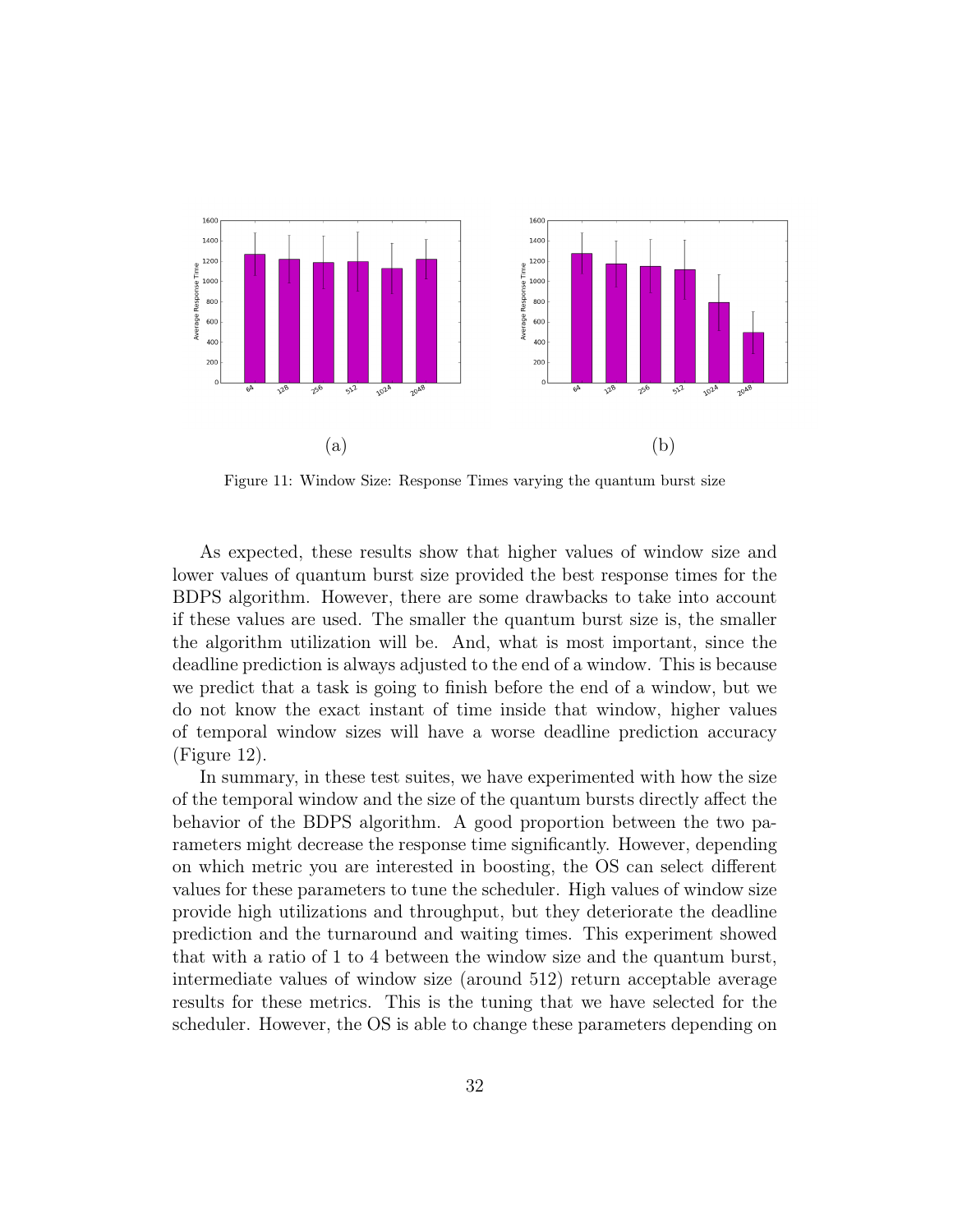

Figure 12: Deadline Prediction Accuracy for different window sizes

the environment (average WCET values, average arriving rate, etc) or the metrics it wants to boost.

#### 5. Conclusions

This work has presented a scheduling algorithm that can be used to predict the completion time of a task in an Operating System that implements the Distributed Goal-Oriented Computing paradigm. This scheduler is useful for prioritizing tasks with functions that provide high benefits and to establish temporal commitments with the clients that invoke those tasks.

Guaranteeing the completion time of a running task is a hard task when performing this guarantee on-line and taking into account parameters provided by the task (i.e. the benefit that is obtained by running the task). The BDPS algorithm is able to create a scheduling plan that predicts when the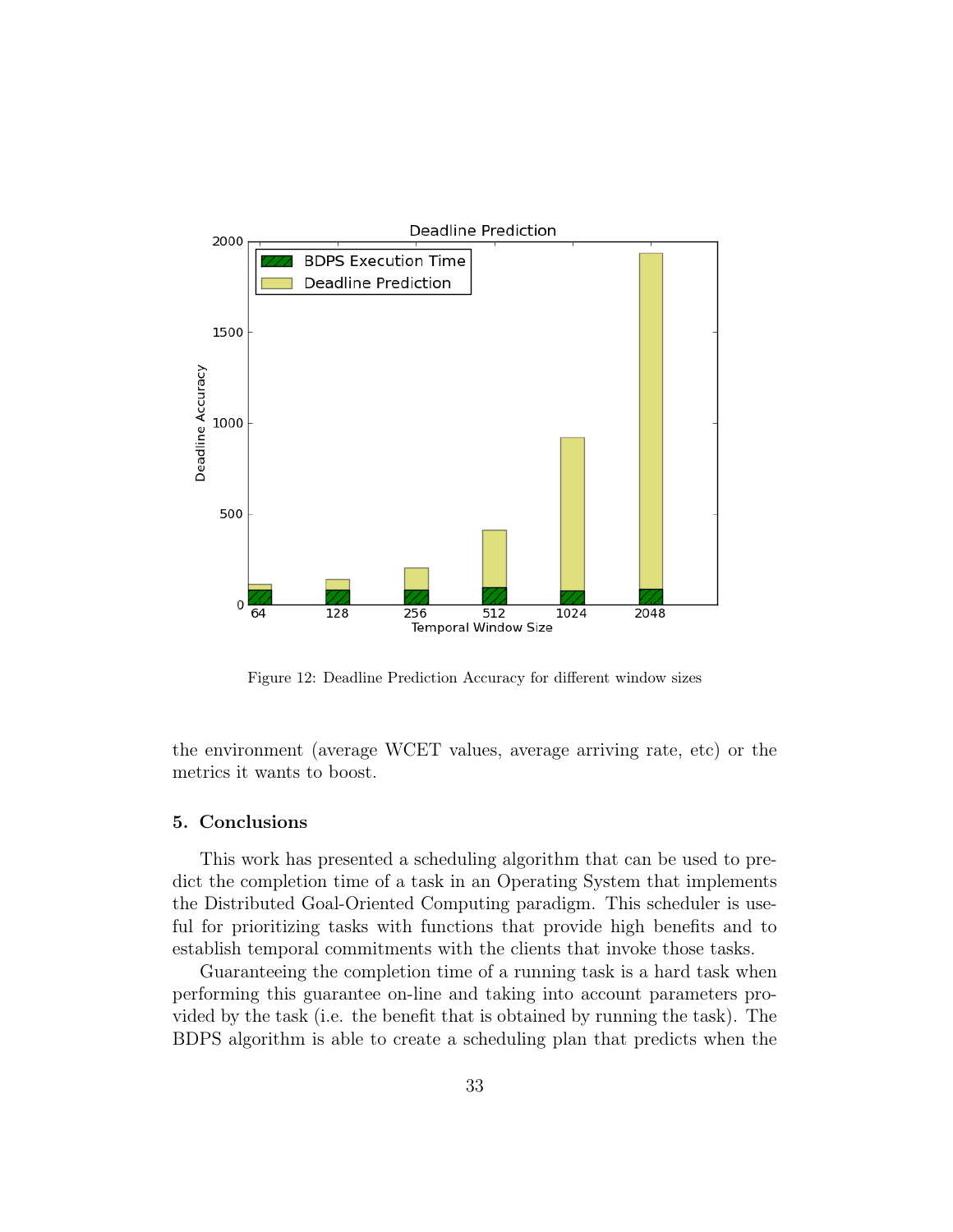tasks are going to be completed. This is done by using guaranteed processor techniques. BDPS books the CPU resource according to the priority of the client and the benefit function.

In summary, the experiments have demonstrated that the BDPS scheduler properly fits into a Distributed Goal-Oriented environment. It is also capable of calculating accurate deadline predictions, which allows the scheduler to establish temporal commitments with its clients. BDPS has also demonstrated a really good response time, which is a signal of how fairly the CPU is shared. The algorithm is also parameterizable (both the window size and the quantum size), which opens up the possibility of dynamically adapting these parameters according to the workload. One of the biggest advantages of BDPS is that it creates scheduling plans using the benefit parameter, which allows the OS to sort the execution of tasks, maximizing the potential benefits to be achieved. The rest of the analyzed metrics were quite similar to the other well-known schedulers.

#### Acknowledgments

This work is supported by the TIN2009-13839-C03-01 project of the Spanish government, PROMETEO/2008/051 project, FEDER funds and CONSOLIDER-INGENIO 2010 under grant CSD2007-00022.

#### References

- Buttazzo, G., Stankovic, J., 1993. Red: Robust earliest deadline scheduling. In: Proc. International Workshop on Responsive Computing Systems. pp. 100–111.
- Fernández-Olivares, J., Garzón, T., Castillo, L., García-Pérez, Ó., Palao, F., 2007. A Middle-Ware for the Automated Composition and Invocation of Semantic Web Services Based on Temporal HTN Planning Techniques. Current Topics in Artificial Intelligence. Springer, 70–79.
- Guttman, E., 2001. Autoconfiguration for IP networking: enabling local communication. Internet Computing, IEEE 5 (3), 81–86.
- Hao, J., Zhi-jian, S., 2006. The tcpn-based verification of temporal consistency in web service process. In: ICEBE '06: Proceedings of the IEEE International Conference on e-Business Engineering. IEEE Computer Society, pp. 302–306.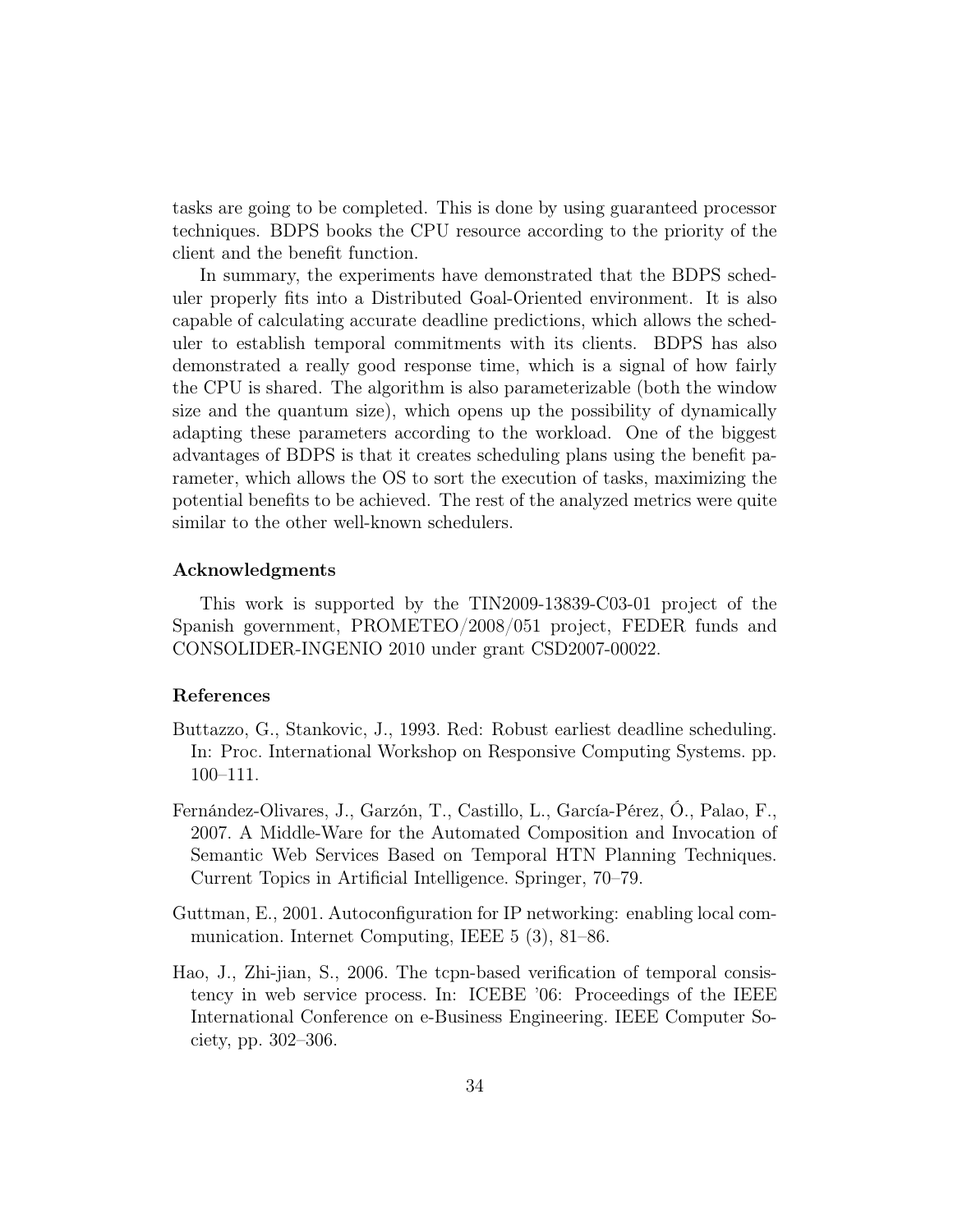- Herrero, A., Navarro, M., Corchado, E., Julián, V., 2011. RT-MOVICAB-IDS: Addressing real-time intrusion detection. Future Generation Computer Systems (http://dx.doi.org/10.1016/j.future.2010.12.017).
- Hsu, C.-C., Huang, K.-C., Wang, F.-J., 2011. Online scheduling of workflow applications in grid environments. Future Generation Computer Systems 27 (6), 860–870.
- Jones, M., Roşu, D., Roşu, M., 1997. CPU reservations and time constraints: Efficient, predictable scheduling of independent activities. In: ACM SIGOPS Operating Systems Review. Vol. 31. ACM, pp. 198–211.
- Kopetz, H., Ochsenreiter, W., Aug. 1987. Clock Synchronization in Distributed Real-Time Systems. IEEE Transactions on Computers C-36 (8), 933–940.
- Leinbaugh, D., 1980. Guaranteed response times in a hard-real-time environment. IEEE Transactions on Software Engineering 1, 85–91.
- Lv, M., Guan, N., Zhang, Y., Deng, Q., Yu, G., Zhang, J., 2009. A Survey of WCET Analysis of Real-Time Operating Systems. In: Embedded Software and Systems, 2009. ICESS '09. International Conference on. pp. 65–72.
- Martin-Diaz, O., Cortes, A. R., Duran, A., Müller, C., 2005. An Approach to Temporal-Aware Procurement of Web Services. In: ICSOC. pp. 170–184.
- Millard, P., Saint-Andre, P., Meijer, R., 1999. XMPP Publish-Subscribe Extension. Tech. Rep. XEP-0060, XMPP Standards Foundation. URL http://xmpp.org/extensions/xep-0060.html
- Naseri, M., Towhidi, A., 2007. QoS-Aware Automatic Composition of Web Services Using AI Planners. In: Second International Conference on Internet and Web Applications and Services, 2007. ICIW'07. IEEE, p. 29.
- Palanca, J., Julián, V., García-Fornes, A., 2011. A Goal-Oriented Execution Module Based on Agents. In: 44th Hawaii International Conference on System Sciences (HICSS 2011). pp. 1–10.
- Palanca, J., Navarro, M., Julian, V., García-Fornes, A., 2012. Distributed Goal-oriented Computing. Journal of Systems and Software (http://dx.doi.org/10.1016/j.jss.2012.01.045).